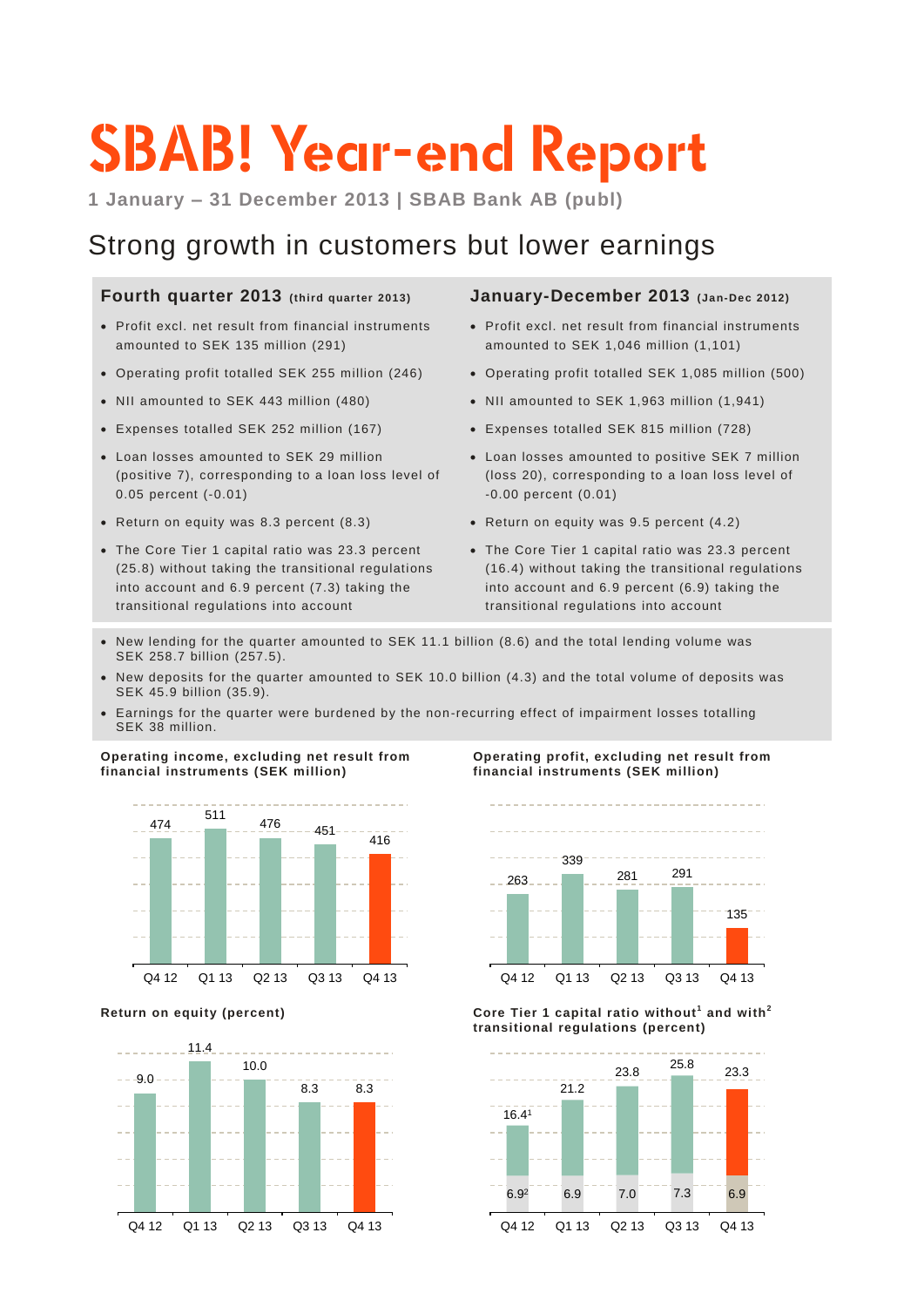### **CEO's comments**

SBAB's operating profit amounted to SEK 255 million for the fourth quarter and to SEK 1,085 million for the 2013 full-year. For the fullyear, the return on equity was 9.5 percent. The capital base remained strong with a Core Tier 1 capital ratio of 23.3 percent.

In the fourth quarter, earnings continued to be affected by competition in residential mortgages and real-estate lending, which led to pressure on margins in both the retail and corporate markets. Combined with an increase in costs, to some extent of a non-recurring nature, profit was lower than in preceding quarters.



These results lead to greater demands on cost and capital efficiency, so that we can provide a strong customer offering while achieving healthy profitability.

#### **The strategy remains firm – customer experience is the key to success**

On 13 January 2014, Carl-Viggo Östlund was dismissed as CEO. SBAB's strategy of broadening and developing its operations remains firm. This means that SBAB will also offer everyday banking services within payments and cards in addition to the current savings and loan products. I am convinced that customer experience is the key to success in the Swedish banking market. Part of that experience involves delivering new services and products in the most efficient manner possible, not least to be able to offer our customers attractive prices.

### **The growth in customer numbers bodes well ahead of our upcoming bank launch**

During the final quarter of the year, strong customer growth persisted and SBAB's popular savings accounts continued to attract customers. More than 50,000 new customers opened saving accounts over the year. Deposits increased by slightly more than SEK 18 billion, corresponding to a growth of 66 percent. SBAB's market share of new deposits from households amounted to fully 22 percent. With more than 250,000 customers, we already have a firm foundation ahead of the forthcoming launch of our everyday banking services.

#### **Per Anders Fasth, CEO**

#### **Overview of earnings**

| Group                                                                 | 2013           | 2013     | 2012   | 2013     | 2012    |
|-----------------------------------------------------------------------|----------------|----------|--------|----------|---------|
| <b>SEK million</b>                                                    | Q <sub>4</sub> | Q3       | Q4     | Jan-Dec  | Jan-Dec |
| Net interest income                                                   | 443            | 480      | 491    | 1,963    | 1,941   |
| Net commission income                                                 | $-27$          | $-29$    | $-18$  | $-109$   | -95     |
| Net result from financial instruments measured at fair value (Note 2) | 120            | -45      | 10     | 39       | $-601$  |
| Other operating income                                                |                |          |        |          | 3       |
| <b>Total operating income</b>                                         | 536            | 406      | 484    | 1,893    | 1,248   |
|                                                                       |                |          |        |          |         |
| Costs                                                                 | $-252$         | $-167$   | $-194$ | $-815$   | -728    |
| Loan losses, net (Note 3)                                             | $-29$          | 7        | $-17$  |          | $-20$   |
| Operating profit/loss                                                 | 255            | 246      | 273    | 1,085    | 500     |
| Operating profit excl. net result from financial instruments          | 135            | 291      | 263    | 1,046    | 1,101   |
| Tax                                                                   | $-57$          | $-53$    | -80    | $-212$   | -140    |
| Profit/loss for the period                                            | 198            | 193      | 193    | 873      | 360     |
|                                                                       |                |          |        |          |         |
| New lending, SEK billion                                              | 11.1           | 8.6      | 10.1   | 40.0     | 38.0    |
| Total deposits, SEK billion                                           | 45.9           | 35.9     | 27.7   | 45.9     | 27.7    |
| Cost/Income ratio excl. Ioan losses                                   | 47%            | 41%      | 40%    | 43%      | 58%     |
| Return on equity <sup>1)</sup>                                        | 8.3%           | 8.3%     | 9.0%   | 9.5%     | 4.2%    |
| Loan loss rate <sup>2)</sup>                                          | 0.05%          | $-0.01%$ | 0.03%  | $-0.00%$ | 0.01%   |
| Core Tier 1 capital ratio <sup>3)</sup>                               | 23.3%          | 25.8%    | 16.4%  | 23.3%    | 16.4%   |

*1) Return on equity calculated on a full-year basis.*

*2) Loan losses calculated on a full-year basis in relation to lending to the public at the beginning of the year.*

*3) Without taking the transitional regulations into account.*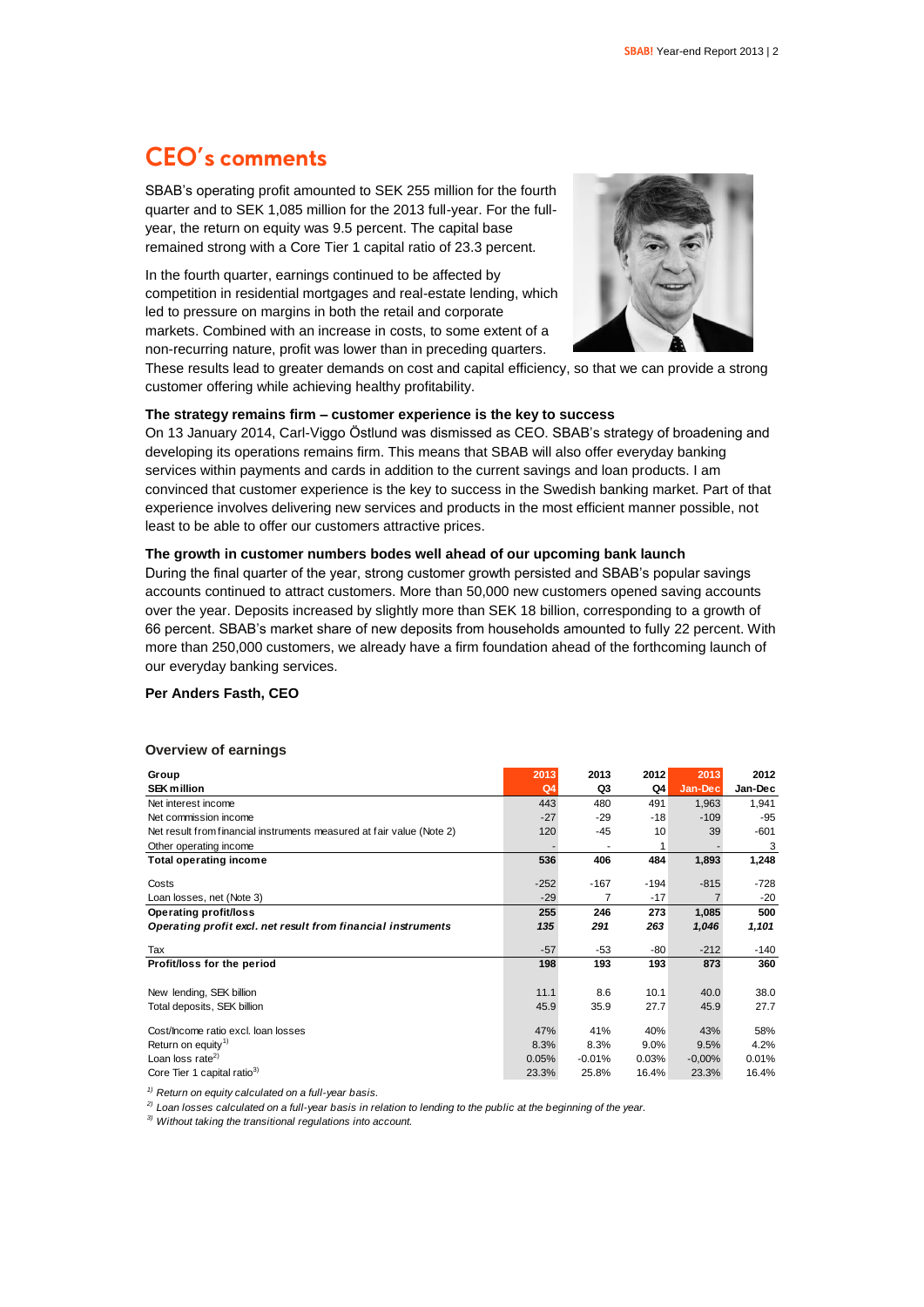### **Market development and volumes**

### **Performance in the fourth quarter 2013 compared with the third quarter 2013**

### **Retail Market and Collaboration Market**

SBAB offers savings and loan products to private individuals. Residential mortgage products are also offered through partnerships with banks and estate agents.

Strong demand and very weak supply resulted in housing prices continuing to rise in major cities in the fourth quarter, according to SBAB's quarterly survey of estate agents. The tenant-owner market continues to develop more strongly than the small house market, especially in the Stockholm area. SBAB experienced a slightly increased demand for residential mortgages during the period, while the competitive situation in the market remains tough. New lending to retail customers amounted to SEK 8.5 billion (7.3) for the quarter. In residential mortgages to private individuals, SBAB's market share amounted to 7.3 percent (7.3) and for retail loans it was 0.6 percent (0.6).

SBAB's savings accounts, with their competitive interest rates and straightforward product terms and conditions, continue to attract new customers. SBAB's retail deposits rose by SEK 8.0 billion (3.7) to a total SEK 37.5 billion (29.5) in the quarter. Market share within retail deposits amounted to 2.9 percent (2.3).

### **Corporate and Tenant-owner associations**

SBAB offers savings and loan products to tenant-owner associations and companies.

New lending to tenant-owner associations amounted to SEK 1.3 billion (1.2) and the total lending volume was SEK 55.0 billion (55.1). Market share with regard to loans to tenant-owner associations amounted to 15.0 percent (15.4). New lending to the corporate market amounted to SEK 1.3 billion (0.1) and the total lending volume was SEK 32.0 billion (32.9).

SBAB's deposits from tenant-owner associations rose by SEK 0.2 billion (0.2) to a total of SEK 2.2 billion (2.0) during the quarter. SBAB's deposits from companies rose by SEK 1.8 billion (0.4) to a total of SEK 6.2 billion (4.4) in the quarter.

### **Financial performance**

### **Performance in the fourth quarter 2013 compared with the third quarter 2013**

### **Operating result**

SBAB's operating profit, excluding net result from financial instruments, decreased by 54 percent to SEK 135 million (291). Operating profit totalled SEK 255 million (246). Profit was primarily affected by lower net interest income and higher costs.

### **Net interest income and commission expense**

SBAB's net interest income for the period was SEK 443 million (480). The lower net interest income is mainly due to a temporarily higher liquidity, driven by the strong growth in deposits during the quarter, but also an expense for strengthened liquidity preparedness. Net commission income for the period amounted to an expense of SEK -27 million (-29), including a fee of SEK -29 million (-29) for the government stability fund.

### **Expenses**

SBAB's expenses amounted to SEK 252 million (167), of which personnel costs accounted for SEK 93 million (74). In addition to the increase in personnel costs, in part attributable to investments in resources and additional appointments ahead of the launch of new banking services, costs also rose as a result of a non-recurring effect from impairment of intangible assets totalling SEK 38 million, along with increased marketing expenses.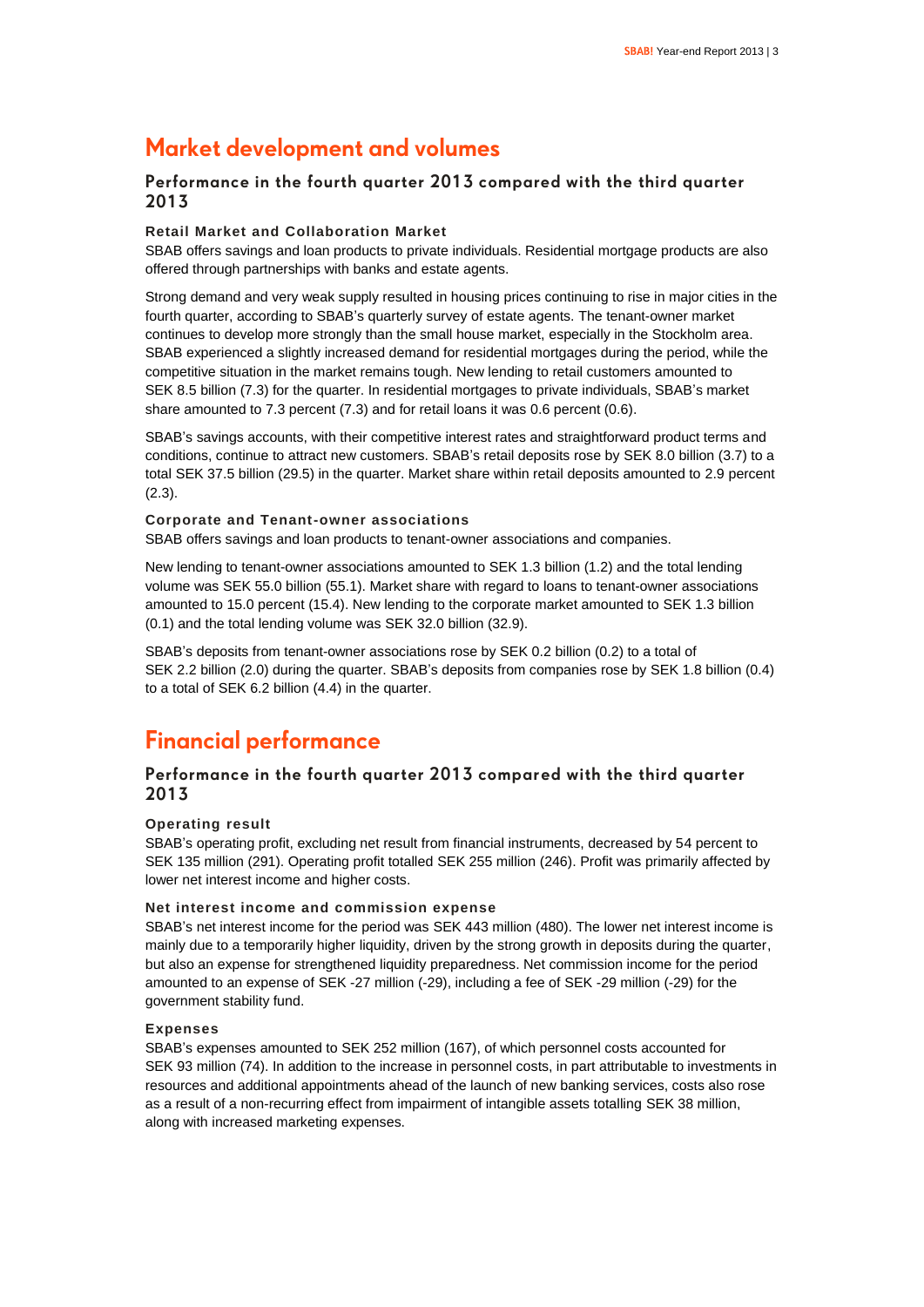### **Loan losses**

SBAB's loan losses amounted to SEK -29 million (positive 7). The outcome is in line with previous years and mainly an accounting effect attributable to increased collective provisions. Confirmed loan losses remained low and unchanged compared with previous quarters.

### **Net result from financial instruments measured at fair value**

The net expense from financial instruments measured at fair value amounted to SEK 120 million (-45) for the period. The greatest factor impacting earnings was unrealised market value changes on basis swaps. Basis swaps are used to minimise interest-rate and currency risks that arise in conjunction with funding in foreign currency. For further information on fair-value recognition of derivative instruments, see Note 2.

#### **Lending and deposits**

New lending for the period amounted to SEK 11.1 billion (8.6) and the total lending volume amounted to SEK 258.7 billion (257.5), compared with SEK 255.9 billion at the start of the year. New deposits for the period amounted to SEK 10.0 billion (4.3) and the total deposit volume amounted to SEK 45.9 billion (35.9), compared with SEK 27.7 billion at the end of 2012.

#### **Funding**

The total value of debt securities in issue rose by SEK 2.2 billion during the quarter to SEK 243.9 billion (241.7). During the quarter securities valued at SEK 22.3 billion (28.1) were issued. At the same time, securities valued at SEK 6.5 billion (5.8) were repurchased, while securities for SEK 13.0 billion (22.1) matured. Revaluations of liabilities (both up and down) due to changes in premiums/discounts and changes in exchange rates for the SEK have contributed to the increase in debt securities in issue.

Funding through the issuance of covered bonds takes place in the wholly owned subsidiary AB Sveriges Säkerställda Obligationer (publ) (Swedish Covered Bond Corporation) "SCBC". Total outstanding covered debt totalled SEK 152.7 billion (150.2), compared with SEK 152.9 billion at the end of 2012.

### **Capital adequacy**

SBAB reports credit risk mainly in accordance with the IRB approach, and reports operational and market risk in accordance with the standardised approach. SBAB's capital adequacy ratio under Pillar 1, with consideration for transitional regulations, amounted to 10.5 percent (11.1) at 31 December 2013, compared with 11.5 percent at the beginning of the year. As part of the process of adapting to forthcoming capital adequacy regulations, the minority interest that is included in the capital base has been reduced by SEK 656 million during the quarter through the shareholder's contribution in FriSpar Bolån AB being repaid to the shareholders. The Core Tier 1 capital ratio, with consideration for transitional regulations, was 6.9 percent (7.3), compared with 6.9 percent at the beginning of the year. For information concerning other capital ratios, refer to the tables on pages 11-12.

SBAB's current capitalisation covers by a good margin the level expected in accordance with capital adequacy rules being introduced by the upcoming Basel III regulations.

The internally calculated capital requirement was SEK 8,722 million (8,571), compared to SEK 9,239 million at the beginning of the year.

### **Liquidity reserve**

SBAB's liquidity reserve mainly comprises securities<sup>1)</sup>. The market value of these assets amounted to SEK 46.1 billion (34.4), excluding RMBSs. Taking the Riksbank's haircuts into account, the value of the assets was SEK 43.4 billion (32.3).

<sup>1)</sup>During the period, a portion of the securities assets comprised RMBSs (Residential Mortgage-Backed Securities). The reason for the inclusion of the RMBSs in the accounting of the liquidity reserve in Note 10 is that SBAB adheres to the Swedish Banking Association's template for the disclosure of a bank's liquidity reserve. These securities are backed by underlying property assets in Spain and the Netherlands. Unlike other securities assets in the liquidity reserve, which are recognised at market value. RMBSs are recognised at amortised cost. On 31 December 2013, the difference between the RMBSs book value and fair value was SEK 0.2 billion. For further information, refer to "Reclassified assets" in Note 7.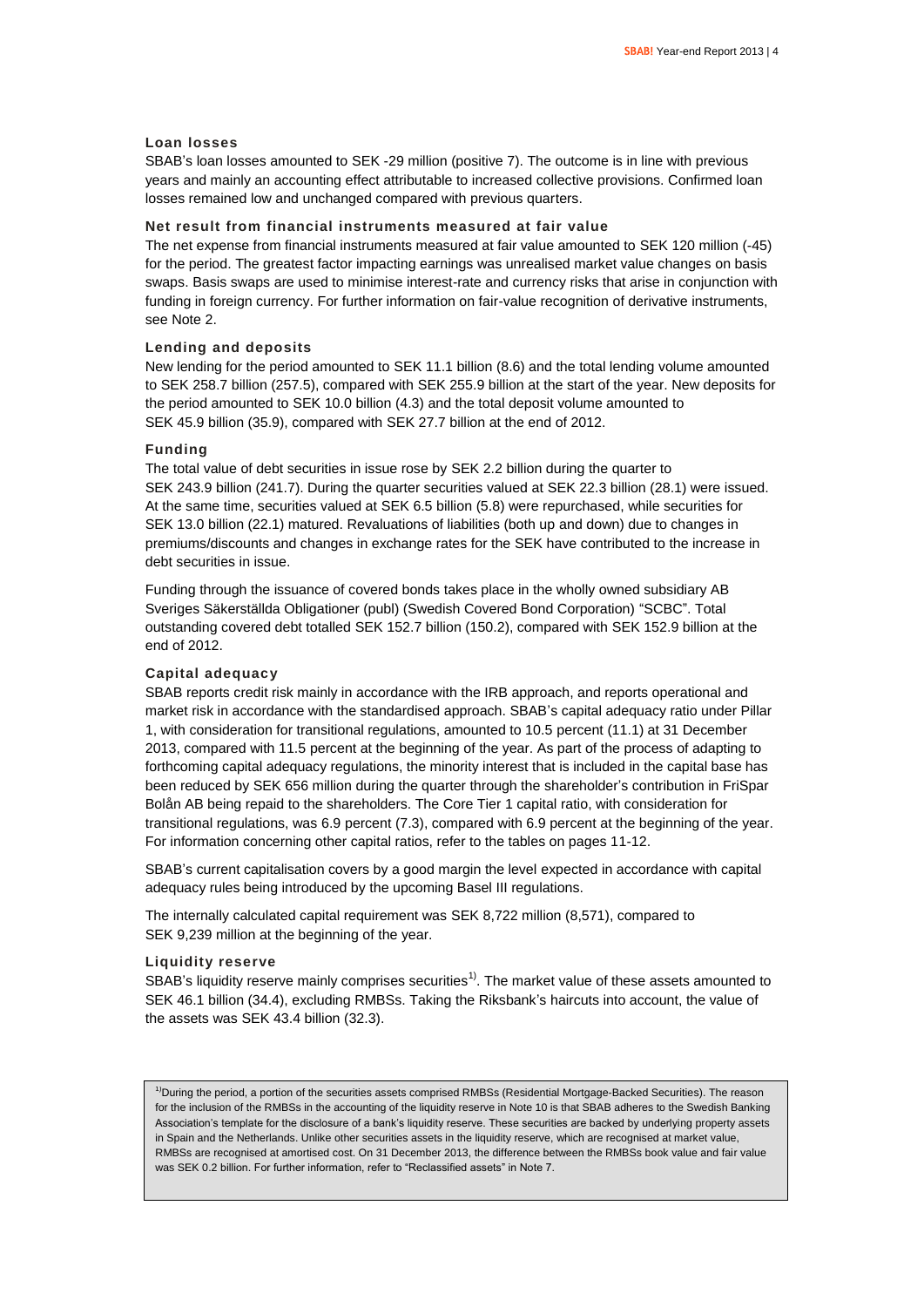For SBAB, the number of MCO days amounts to 142 (178). SBAB considers the number of MCO days to be satisfactory.

As of 1 January 2013, the liquidity coverage ratio is calculated in accordance with the Swedish Financial Supervisory Authority's regulation, FFFS 2012:6. The liquidity coverage ratio was 180 percent for all currencies combined, 864 percent for the EUR and 192 percent for the USD, which exceeds the minimum requirement of 100 percent.

For further information on the liquidity reserve, the calculation of MCO days and the liquidity coverage ratio see Note 10.

#### **Quarterly overview**

| Group                                                                 | 2013           | 2013     | 2013     | 2012     | 2012    |
|-----------------------------------------------------------------------|----------------|----------|----------|----------|---------|
| <b>SEK million</b>                                                    | Q <sub>4</sub> | Q3       | Q2       | Q1       | Q4      |
| Net interest income                                                   | 443            | 480      | 502      | 538      | 491     |
| Net commission income                                                 | $-27$          | -29      | -26      | -27      | -18     |
| Net result from financial instruments measured at fair value (Note 2) | 120            | $-45$    | $-22$    | $-14$    | 10      |
| Other operating income                                                |                |          |          |          | 1       |
| <b>Total operating income</b>                                         | 536            | 406      | 454      | 497      | 484     |
| Costs                                                                 | $-252$         | $-167$   | $-212$   | $-184$   | $-194$  |
| Loan losses, net (Note 3)                                             | $-29$          | 7        | 17       | 12       | -17     |
| Operating profit/loss                                                 | 255            | 246      | 259      | 325      | 273     |
| Operating profit excl. net result from financial instruments          | 135            | 291      | 281      | 339      | 263     |
| Tax                                                                   | $-57$          | $-53$    | -30      | $-72$    | -80     |
| Profit/loss for the period                                            | 198            | 193      | 229      | 253      | 193     |
| New lending, SEK billion                                              | 11.1           | 8.6      | 9.8      | 8.4      | 10.1    |
| Total deposits, SEK billion                                           | 45.9           | 35.9     | 31.6     | 28.9     | 27.7    |
|                                                                       |                |          |          |          |         |
| Cost/Income ratio excl. Ioan losses                                   | 47%            | 41%      | 47%      | 37%      | 40%     |
| Return on equity <sup>1)</sup>                                        | 8.3%           | 8.3%     | 10.0%    | 11.4%    | $9.0\%$ |
| Loan loss rate <sup>2)</sup>                                          | 0.05%          | $-0.01%$ | $-0.03%$ | $-0.02%$ | 0.03%   |
| Core Tier 1 capital ratio <sup>3)</sup>                               | 23.3%          | 25.8%    | 23.8%    | 21.2%    | 16.4%   |

*1) Return on equity calculated on a full-year basis.*

*2) Loan losses calculated on a full-year basis in relation to lending to the public at the beginning of the year.*

*3) Without taking the transitional regulations into account.*

### **Performance for January-December 2013 compared with January-December 2012**

Operating profit for the period amounted to SEK 1,085 million (500). Income amounted to SEK 1,893 million (1,248), with the increase primarily due to an improved net result from financial instruments. Net interest income amounted to SEK 1,963 million (1,941). The net result from financial instruments measured at fair value amounted to SEK 39 million (-601) and was mainly affected by changed market values of basis swaps and the sale of RMBSs.

Costs for the period amounted to SEK 815 million (728). The increase is attributable to depreciation, amortisation and impairment losses, combined with higher personnel and IT costs associated with the development of the bank's offering.

SBAB's loan losses amounted to a positive SEK 7 million (-20). The outcome is attributable above all to the redemption of collective provisions for retail loans. Reversals made within individual provisions attributable to corporate loans have also contributed to the outcome.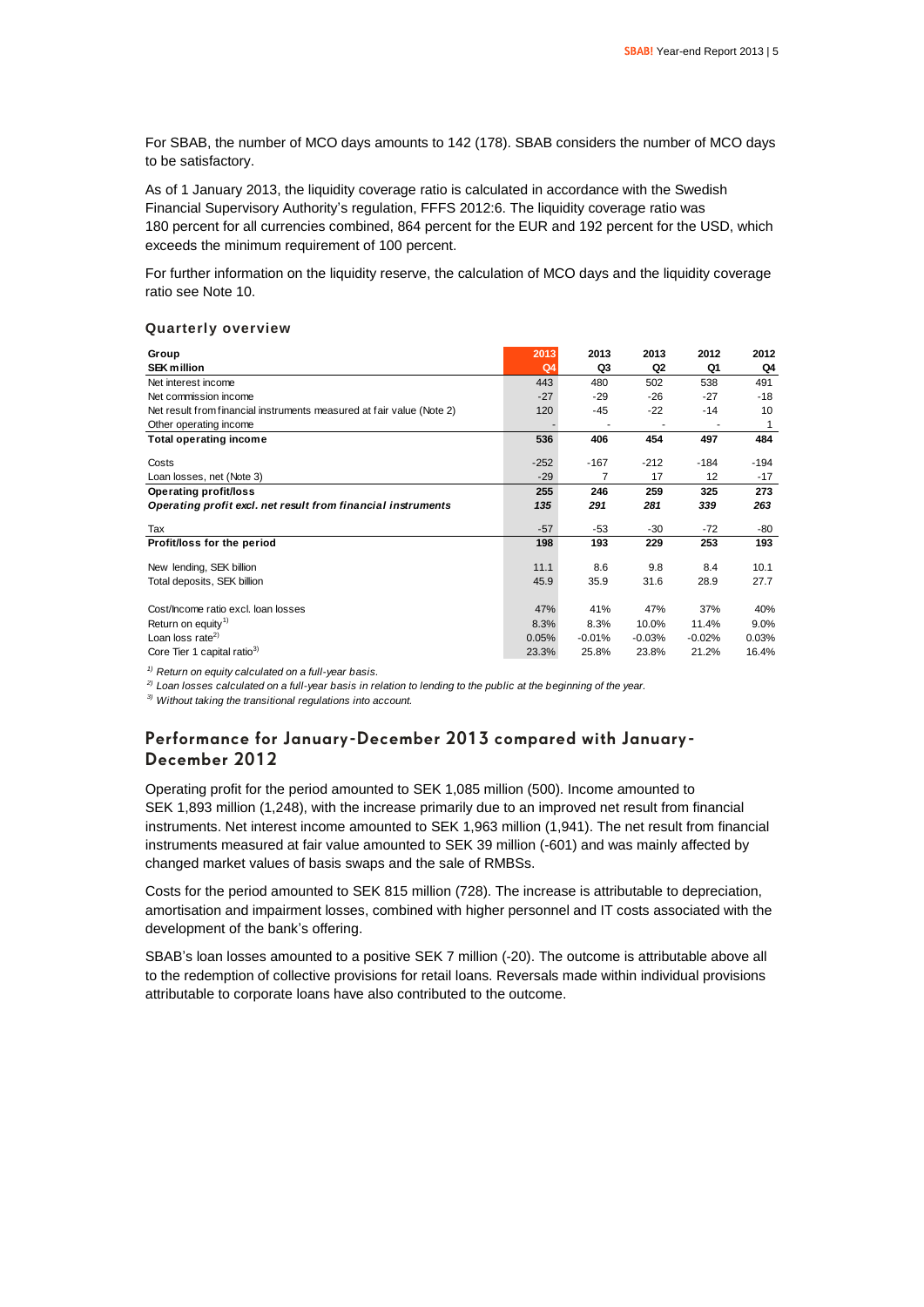### **Other significant information**

**Rating**

| Rating                           | 31/12/2013     | 31/12/2012     |
|----------------------------------|----------------|----------------|
| SBAB Bank AB (publ)              |                |                |
| Long-term funding                |                |                |
| -Standard & Poor's               | $\overline{A}$ | $\overline{A}$ |
| -Moody's                         | A2             | A2             |
| Short-term funding               |                |                |
| -Standard & Poor's               | $A-1$          | $A-1$          |
| -Moody's                         | $P-1$          | $P-1$          |
| <b>SCBC</b><br>Long-term funding |                |                |
| -Standard & Poor's               | AAA            | AAA            |
| -Moody's                         | Aaa            | Aaa            |

On 14 January 2014, credit rating agency Moody's initiated a review of SBAB's long and short-term rating, with a possible downgrade as a result. SCBC's rating was unaffected. For further information, go to sbab.se/ir.

### **Risks and uncertainties for the Group and Parent Company**

The economic trend in Sweden is the primary risk factor for SBAB's future earnings capacity and the quality of its assets are mainly exposed to credit risks in the Swedish housing market. The management of interest-rate and currency risks entails some exposure to price risks. Household demand is showing stable growth, underpinned by low inflation, low interest rates and rising stock market and property prices. The Swedish economy is sensitive to global economic developments and to conditions on the international financial markets. Risks regarding these factors are assessed to have decreased in recent months, however they remain significant. A strained housing market and high household indebtedness result in the economy also being sensitive to changes in interest rates and house prices. The risks associated with these factors are expected to increase as long as housing prices and indebtedness continue to rise faster than incomes. For further information on SBAB's risks and risk management, please refer to the Risk Management section and Note 2 in the 2012 Annual Report.

### **Annual General Meeting and Annual Report**

SBAB's Annual General Meeting will be held on 24 April 2014 in Stockholm. Further information will be published at sbab.se in March 2014. The Annual Report for 2013 will be published at sbab.se in the week beginning 24 March 2014.

### **Dividends**

SBAB's dividend policy, which was adopted at the 2013 AGM, means that ordinary dividends should be at least 40 percent of profit for the year after tax, taking the Group's capital structure into account. In view of the fact that the Swedish Financial Supervisory Authority has announced additional increases in risk weight floors for residential mortgages, which would increase the need for equity, the Board proposes that the net profit for 2013 be carried forward and that no dividend be paid.

### **Changes at FriSpar Bolån AB**

The owners of FriSpar Bolån AB, SBAB, Sparbanken Öresund AB (publ) and Sparbanken Syd have concluded, partly because of changes to the regulatory framework for capital adequacy, that there is no justification for continuing to pursue the partnership between the owners in the form of a company. As of 6 December 2013, FriSpar Bolån AB is no longer paying out any new residential mortgages. In December 2013 the owners therefore agreed that the partnership should evolve into a mediation arrangement, in which Öresund and Syd act as mediators for loans from SBAB, and that SBAB or SCBC will contract certain operations out to Syd and Öresund by means of assignments. In December 2013 FriSpar therefore transferred all outstanding loans in FriSpar to SBAB.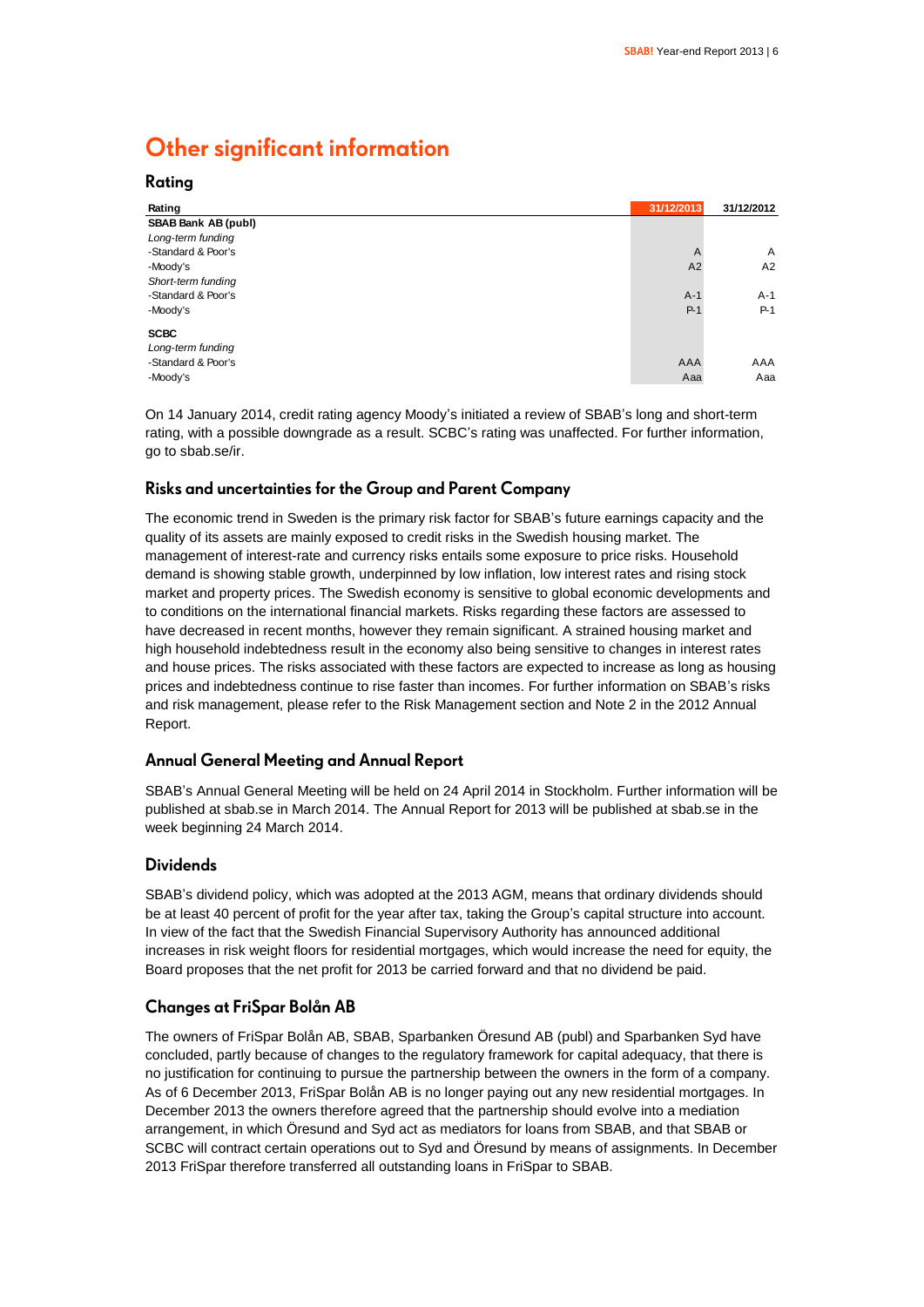### **Events after the balance-sheet date**

### **Change of CEO**

On 13 January 2014, it was announced that Carl-Viggo Östlund, who has been CEO of SBAB since 2012, is leaving the bank. Since that date, Per Anders Fasth has been acting CEO of SBAB. Per Anders Fasth has been a board member of SBAB since 2011 and is a partner in the management consultancy firm Quartz+ Co, with chief responsibility for banking and insurance. He has left these assignments in conjunction with his appointment as CEO. His previous experience includes 15 years as Senior Vice President within the SEB Group and CEO of ERC, a company specialising in bank restructuring.

### **Financial calendar**

Interim report January–March 2014 25 April 2014 Interim report January–June 2014 18 July 2014 Interim report January–September 2014 22 October 2014 Year-end report 2014 February 2015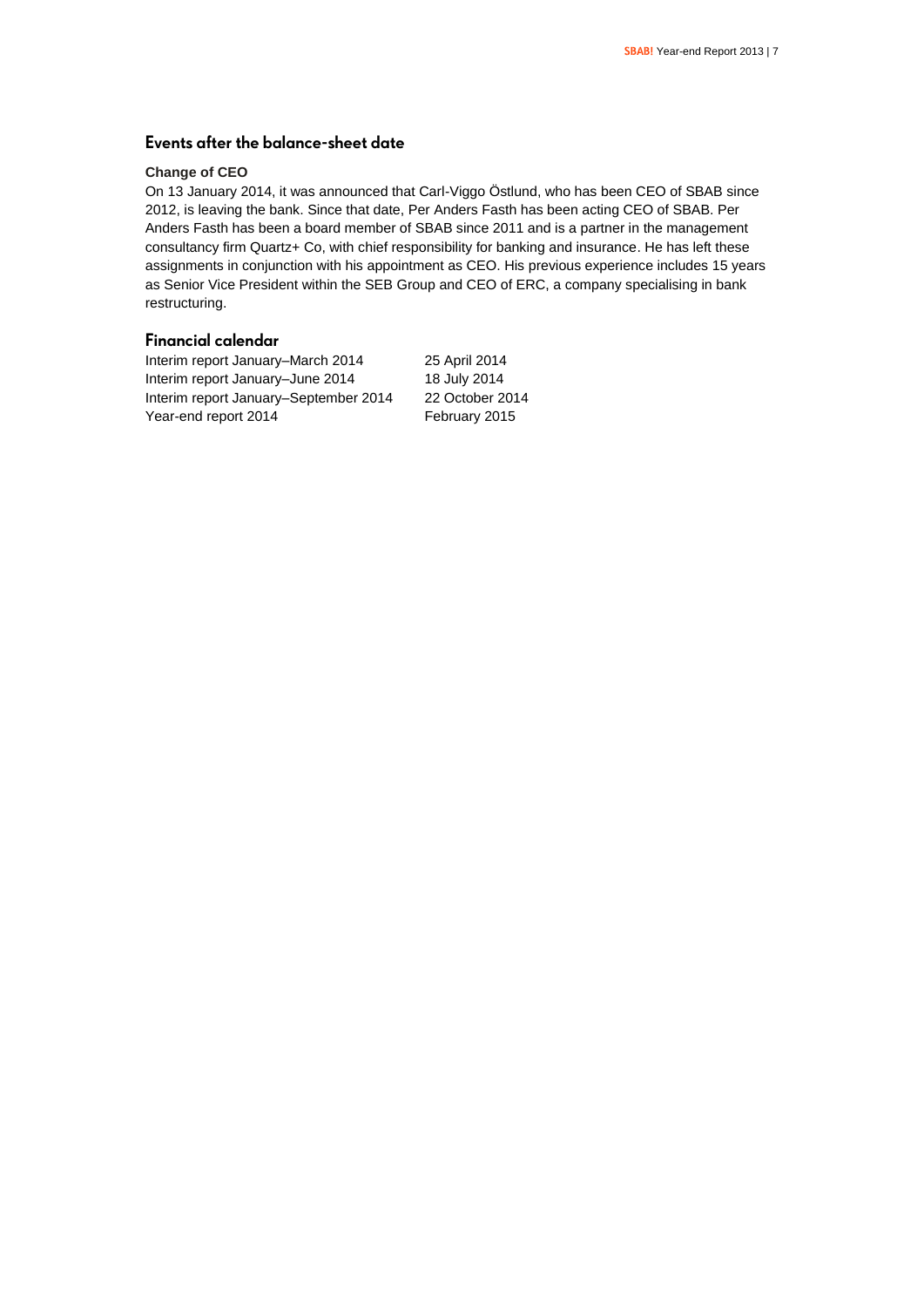The CEO affirms that this year-end report provides an accurate overview of the operations, financial position and performance of the Parent Company and the Group, and describes the significant risks and uncertainties faced by the Parent Company and the companies in the Group.

Stockholm, 7 February 2014

Per Anders Fasth CEO

For further information, contact CEO Per Anders Fasth, +46 8 614 43 01, per anders fasth@sbab.se or CFO Lennart Krän, +46 8 614 43 28, [lennart.kran@sbab.se.](mailto:lennart.kran@sbab.se)

Become a customer[: www.sbab.se](http://www.sbab.se/)

*The information in this report is such that SBAB Bank AB (publ) is required to disclose in accordance with the Swedish Financial Instruments Trading Act and the Swedish Securities Market Act, as well as in the guidelines contained in the Swedish Government's ownership policy and the guidelines for companies in which the Government is an owner. The information was submitted for publication on 7 February 2014 at 9.00 A.M. (CET).*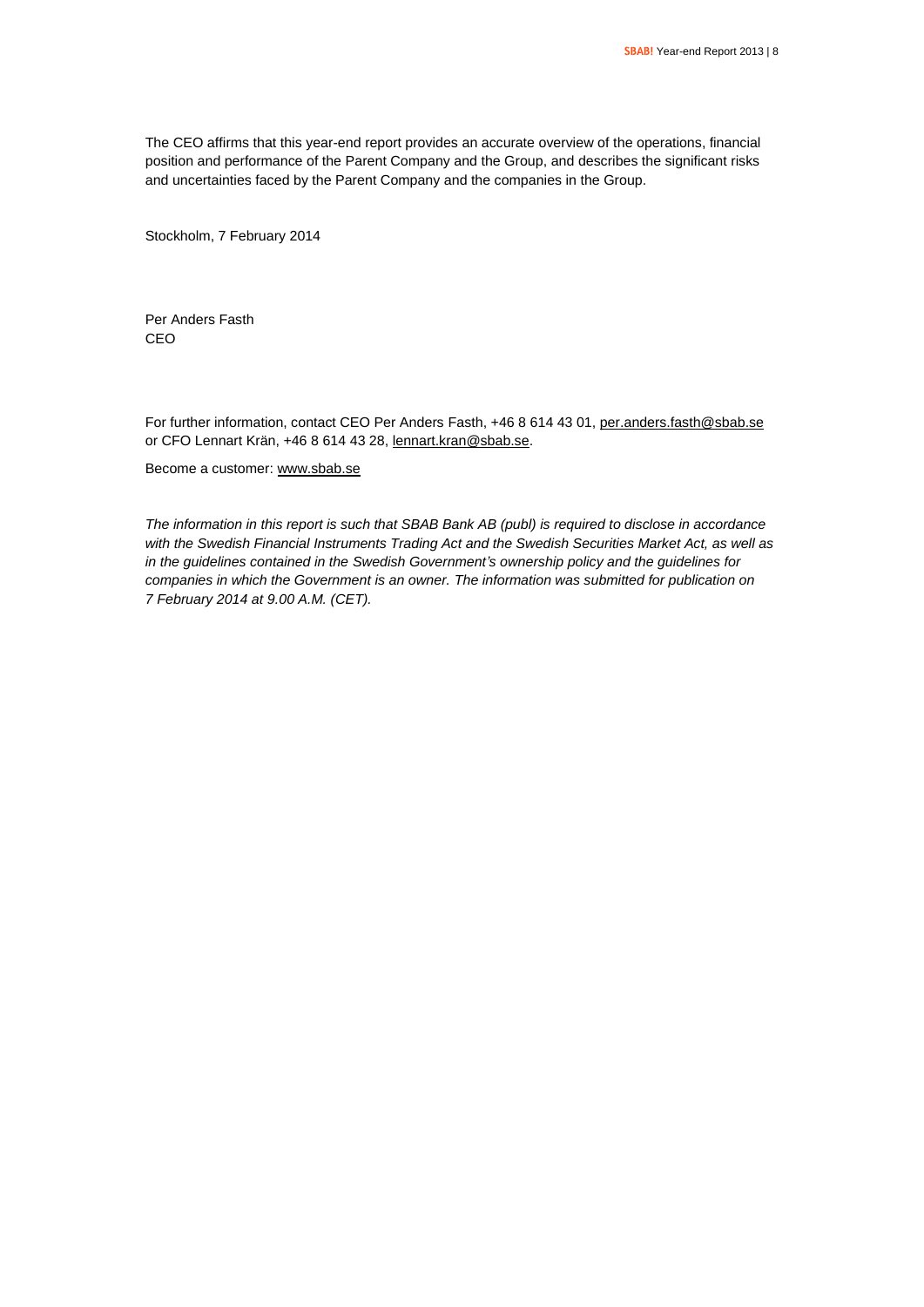### **Income statement**

| Group                                                              | 2013           | 2013           | 2012     | 2013     | 2012     |
|--------------------------------------------------------------------|----------------|----------------|----------|----------|----------|
| <b>SEK million</b>                                                 | Q <sub>4</sub> | Q3             | Q4       | Jan-Dec  | Jan-Dec  |
| Interest income                                                    | 1,999          | 2,039          | 2,280    | 8,147    | 10,485   |
| Interest expense                                                   | $-1,556$       | $-1,559$       | $-1,789$ | $-6,184$ | $-8,544$ |
| Net interest income                                                | 443            | 480            | 491      | 1,963    | 1,941    |
|                                                                    |                |                |          |          |          |
| Commission income                                                  | 12             | 8              | 19       | 40       | 55       |
| Commission expense                                                 | $-39$          | $-37$          | $-37$    | $-149$   | $-150$   |
| Net result from financial instruments meas. at fair value (Note 2) | 120            | $-45$          | 10       | 39       | $-601$   |
| Other operating income                                             |                | ٠              | 1        |          | 3        |
| <b>Total operating income</b>                                      | 536            | 406            | 484      | 1,893    | 1,248    |
|                                                                    |                |                |          |          |          |
| Personnel costs                                                    | $-93$          | $-74$          | $-91$    | $-346$   | $-342$   |
| Other expenses                                                     | $-112$         | $-85$          | $-97$    | $-400$   | $-362$   |
| Amortisation and depreciation of fixed assets                      | $-47$          | -8             | -6       | $-69$    | $-24$    |
| Total expenses before loan losses                                  | $-252$         | $-167$         | $-194$   | $-815$   | $-728$   |
| Protit/loss before loan losses                                     | 284            | 239            | 290      | 1,078    | 520      |
|                                                                    |                |                |          |          |          |
| Loan losses, net (Note 3)                                          | $-29$          | $\overline{7}$ | $-17$    |          | $-20$    |
| <b>Operating profit/loss</b>                                       | 255            | 246            | 273      | 1,085    | 500      |
|                                                                    |                |                |          |          |          |
| Tax                                                                | $-57$          | $-53$          | $-80$    | $-212$   | $-140$   |
| Profit/loss for the period                                         | 198            | 193            | 193      | 873      | 360      |

## **Statement of comprehensive income**

| Group<br><b>SEK million</b>                                                   | 2013<br>Q4 | 2013<br>Q3 | 2012<br>Q4     | 2013<br>Jan-Dec | 2012<br>Jan-Dec |
|-------------------------------------------------------------------------------|------------|------------|----------------|-----------------|-----------------|
| Profit/loss for the period                                                    | 198        | 193        | 193            | 873             | 360             |
| OTHER COMPREHENSIVE INCOME                                                    |            |            |                |                 |                 |
| Components that have been or will be reversed against the income statement    |            |            |                |                 |                 |
| Change in reclassified financial assets, before tax                           |            | 6          | $\overline{2}$ | 17              | 20              |
| Tax attributable to Components that will be reversed against the income       |            |            |                |                 |                 |
| statement                                                                     | $-0$       | $-1$       | -1             | $-3$            | -6              |
| Components that have not or will not be reversed against the income statement |            |            |                |                 |                 |
| Revaluation effects of defined benefit pension plans, before tax              | 34         |            | -6             | 34              | -6              |
| Tax attributable to components that will not be reversed against the income   |            |            |                |                 |                 |
| statement                                                                     | -8         |            | 3              | -8              | 3               |
|                                                                               |            |            |                |                 |                 |
| Other comprehensive income, net after tax                                     | 28         | 5          | $-2$           | 40              | 11              |
| Total comprehensive income for the period                                     | 226        | 198        | 191            | 913             | 371             |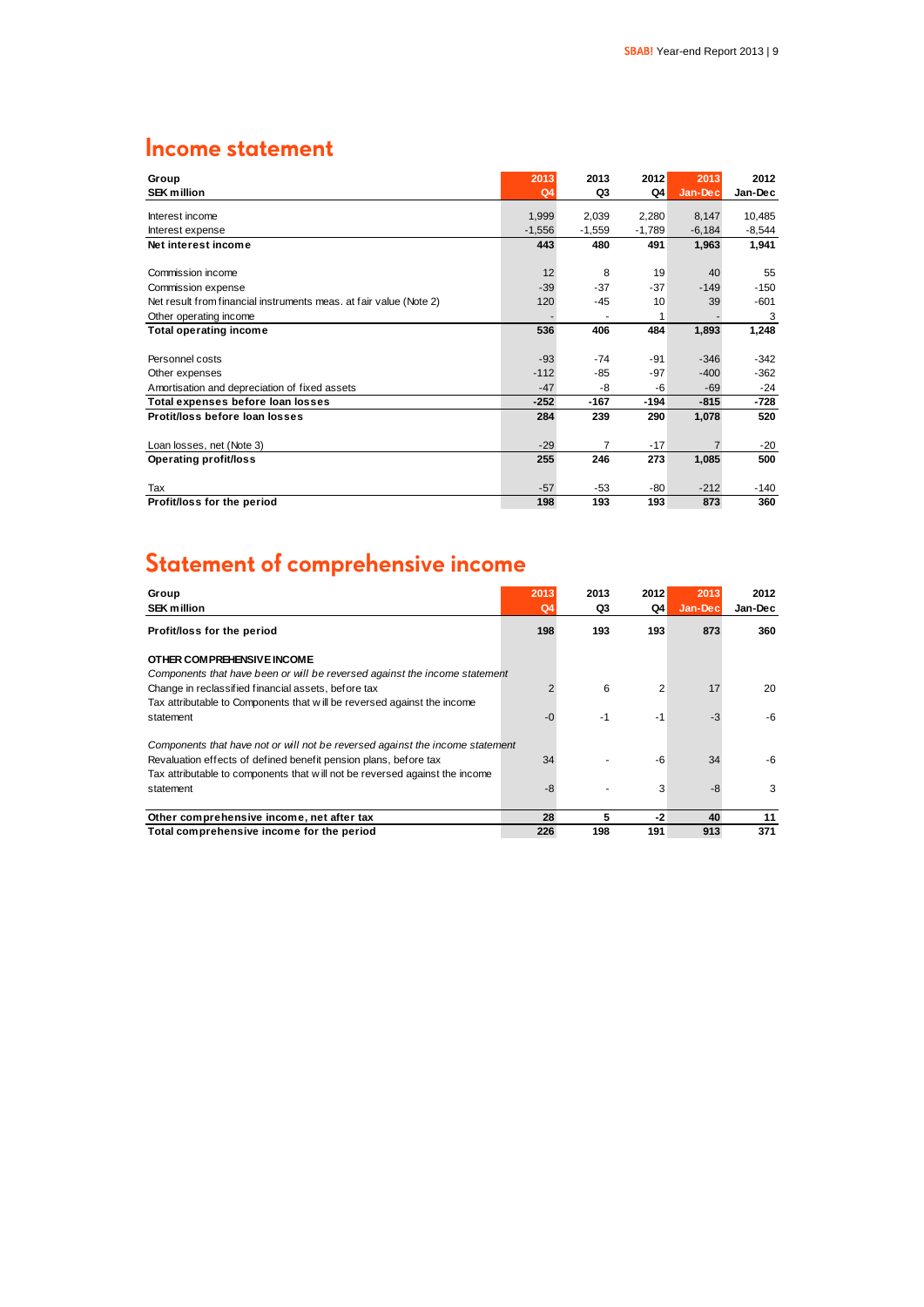### **Balance sheet**

| Group                                                             |             |            |
|-------------------------------------------------------------------|-------------|------------|
| <b>SEK million</b>                                                | 31/12/2013  | 31/12/2012 |
| <b>ASSETS</b>                                                     |             |            |
| Cash and balances at central banks                                | $\mathbf 0$ | 0          |
| Chargeable treasury bills and other eligible bills                | 8,183       | 12,860     |
| Lending to credit institutions                                    | 20,267      | 18,269     |
| Lending to the public (Note 4)                                    | 258,739     | 255,946    |
| Change in value of interest-rate-hedged items in portfolio hedges | 757         | 1,617      |
| Bonds and other interest-bearing securities                       | 38,736      | 31,452     |
| Derivative instruments (Note 5)                                   | 6,449       | 12,745     |
| Shares and participations                                         | 217         | 150        |
| Deferred tax assets                                               |             | 34         |
| Intangible fixed assets                                           | 165         | 122        |
| Tangible fixed assets                                             | 37          | 33         |
| Other assets                                                      | 595         | 238        |
| Prepaid expenses and accrued income                               | 913         | 962        |
| <b>TOTAL ASSETS</b>                                               | 335,058     | 334,428    |
|                                                                   |             |            |
| <b>LIABILITIES AND EQUITY</b>                                     |             |            |
| <b>Liabilities</b>                                                |             |            |
| Liabilities to credit institutions                                | 15,191      | 17,538     |
| Deposits from the public                                          | 45,869      | 27,654     |
| Debt securities in issue                                          | 243,870     | 253,897    |
| Derivative instruments (Note 5)                                   | 10,363      | 15,383     |
| Other liabilities                                                 | 306         | 361        |
| Accrued expenses and prepaid income                               | 3,502       | 3,698      |
| Provisions                                                        | 485         | 77         |
| Subordinated debt                                                 | 5,791       | 7,052      |
| <b>Total liabilities</b>                                          | 325,377     | 325,660    |
|                                                                   |             |            |
| <b>Equity</b>                                                     |             |            |
| Share capital                                                     | 1,958       | 1,958      |
| Other reserves                                                    | 13          | $-27$      |
| Retained earnings                                                 | 6,837       | 6,477      |
| Profit/loss for the year                                          | 873         | 360        |
| <b>Total equity</b>                                               | 9,681       | 8,768      |
| TOTAL LIABILITIES AND EQUITY                                      | 335,058     | 334.428    |

*The comparison figures have been recalculated to take into account new accounting regulations regarding IAS 19, which are being applied retroactively.*

### **Statement of changes in equity**

| Group                                      | Share        | Other    | Retained | P/L for the | Total  |
|--------------------------------------------|--------------|----------|----------|-------------|--------|
| <b>SEK million</b>                         | capital      | reserves | earnings | period      | equity |
| Opening balance, 1 January 2013            | 1.958        | $-27$    | 6,837    |             | 8,768  |
| Total comprehensive income for the year    |              | 40       |          | 873         | 913    |
| Closing balance, 31 December 2013          | 1.958        | 13       | 6.837    | 873         | 9,681  |
|                                            | <b>Share</b> | Other    | Retained | P/L for the | Total  |
|                                            | capital      | reserves | earnings | period      | equity |
| Opening balance, 1 January 2012            | 1.958        | -51      | 6.477    |             | 8,384  |
| Changed accounting policy, IAS 19          |              | 13       |          |             | 13     |
| Adjusted opening balance at 1 January 2012 | 1.958        | -38      | 6.477    |             | 8,397  |
| Total comprehensive income for the year    |              | 11       |          | 360         | 371    |
| Closing balance, 31 December 2012          | 1.958        | -27      | 6.477    | 360         | 8.768  |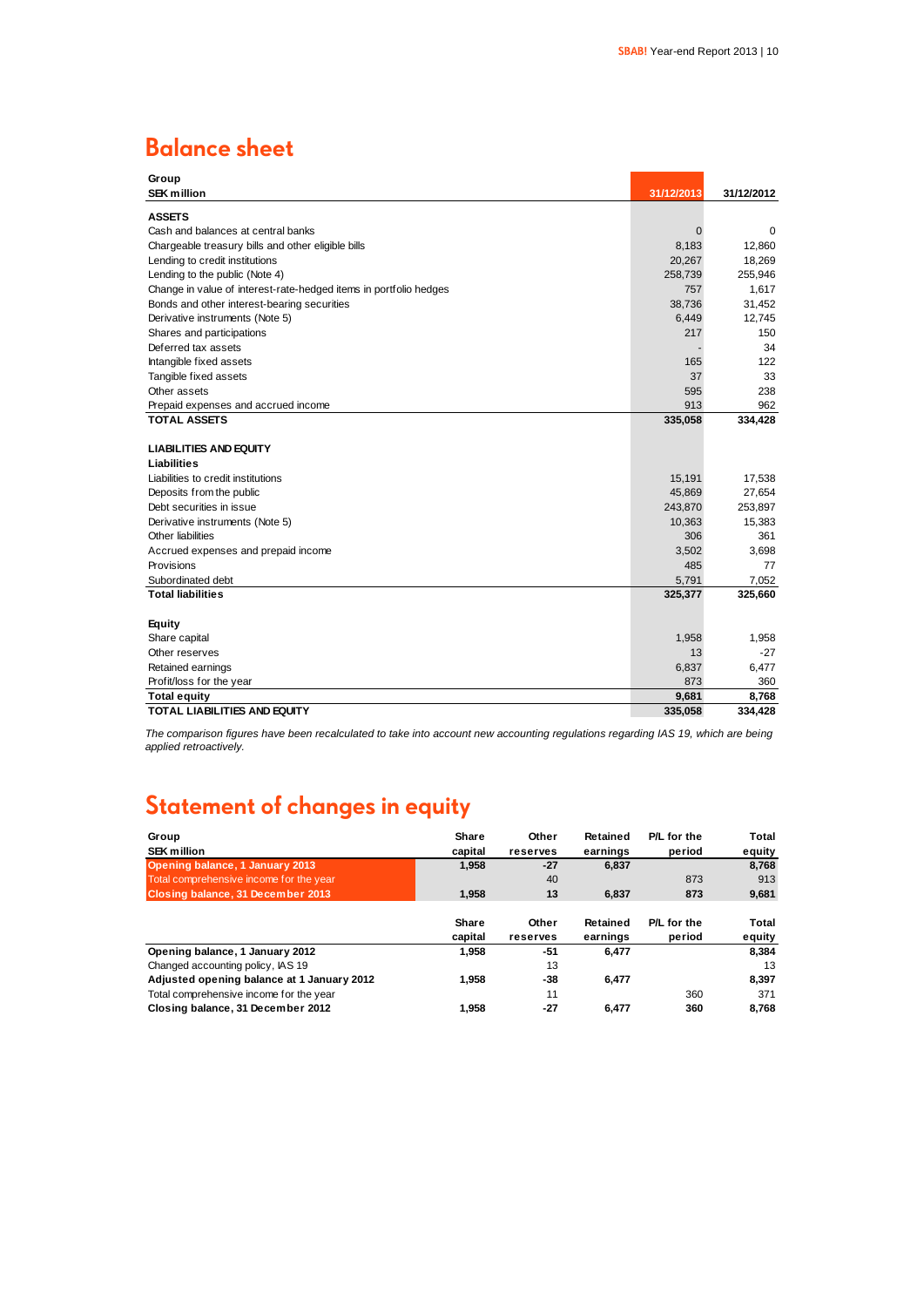### **Cash flow statement**

| Group                                                  | 2013     | 2012     |
|--------------------------------------------------------|----------|----------|
| <b>SEK million</b>                                     | Jan-Dec  | Jan-Dec  |
| Cash and cash equivalents at the beginning of the year | 17,536   | 18.939   |
| Cash flow from operating activities                    | 2.818    | $-2.293$ |
| Cash flow from investing activities                    | $-116$   | $-110$   |
| Cash flow from funding activities                      | $-1.000$ | 1.000    |
| Increase/Decrease in cash and cash equivalents         | 1.702    | $-1,403$ |
| Cash and cash equivalents at the end of the year       | 19.238   | 17.536   |

*Cash and cash equivalents are defined as cash balances and lending to credit institutions with a maturity not later than three months from the acquisition date.*

### **Capital base**

| Group                                                                                              |            |            |
|----------------------------------------------------------------------------------------------------|------------|------------|
| <b>SEK million</b>                                                                                 | 31/12/2013 | 31/12/2012 |
| Core Tier 1 capital                                                                                |            |            |
| Equity                                                                                             | 9,681      | 8,761      |
| Unrealised value changes of loan and accounts receivable previosly classified as assets available- |            |            |
| for-sale                                                                                           | 23         | 37         |
| Non-controlling interest                                                                           | 100        | 731        |
| Intangible fixed assets                                                                            | $-165$     | $-122$     |
| Deferred tax assets                                                                                |            | -36        |
| Net reserves for IRB exposures and net pension liabilities                                         | $-56$      | -69        |
| Core Tier 1 capital                                                                                | 9,583      | 9,302      |
| Tier 1 capital contribution                                                                        |            |            |
| Tier 1 capital contribution w ithout redemption incentives*                                        | 2,000      | 2,000      |
| Tier 1 capital contribution w ith redemption incentives*                                           | 994        | 994        |
| Tier 1 capital                                                                                     | 12,577     | 12,296     |
| Tier 2 capital                                                                                     |            |            |
| Time-limited subordinated debentures                                                               | 2,123      | 3,300      |
| Net reserves for IRB exposures and net pension liabilities                                         | $-56$      | $-70$      |
| Tier 2 capital                                                                                     | 2,067      | 3,230      |
| Amount for capital base net after deductible items and limit value                                 | 14,644     | 15,526     |

*\* Encompassed by transitional rules to FFFS 2007:1*

*The minority interest that is included in the capital base has been reduced by SEK 631 million as a result of the shareholder's contribution in FriSpar Bolån AB being repaid to the shareholders. This has been carried out as part of the process of adapting to forthcoming capital adequacy regulations.*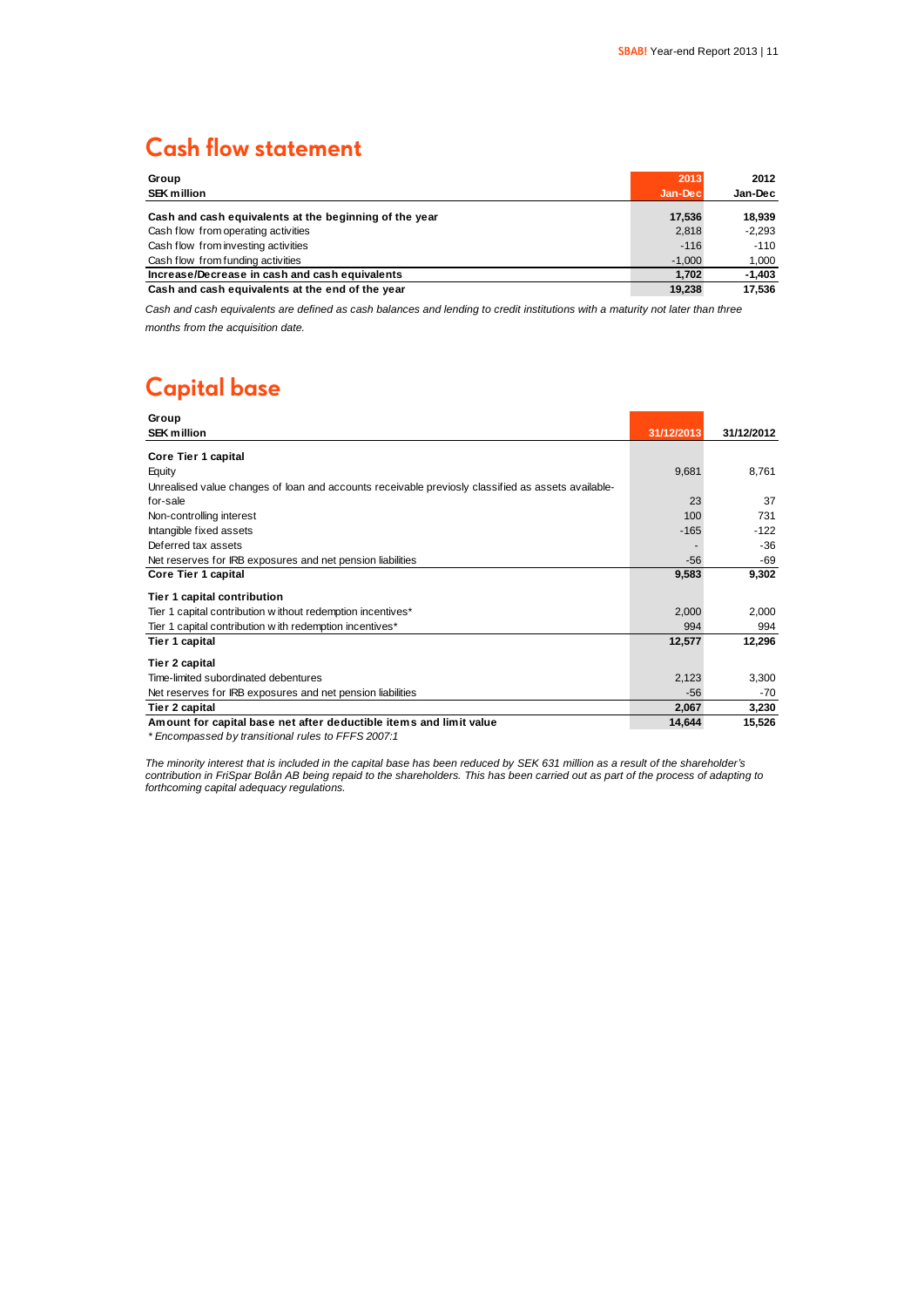### **Capital requirements**

| Group                                                         |            |            |
|---------------------------------------------------------------|------------|------------|
| <b>SEK million</b>                                            | 31/12/2013 | 31/12/2012 |
| Credit risk recognised in accordance with IRB approach        |            |            |
| Exposures to corporates                                       | 736        | 2.173      |
| Retail exposures                                              | 1.124      | 908        |
| Positions in securitisations                                  | 270        | 423        |
| Total exposures in accordance with IRB approach               | 2,130      | 3,504      |
| Credit risk reported in accordance with standardised approach |            |            |
| Exposures to governments and central banks                    | $\Omega$   | $\Omega$   |
| Exposures to municipalities and comparable associations       |            | $\Omega$   |
| Exposures to institutions                                     | 397        | 387        |
| Corporate exposures                                           | 196        | 169        |
| Retail exposures                                              | 99         | 76         |
| Past due items                                                |            |            |
| Exposures to CIUs                                             | 17         | 12         |
| Other items                                                   | 10         | 9          |
| Total exposures in accordance with standardised approach      | 720        | 654        |
| Risk in commercial portfolio                                  | 287        | 162        |
| <b>Operational risk</b>                                       | 154        | 211        |
| <b>Currency risk</b>                                          |            |            |
| Total minimum capital requirements                            | 3.291      | 4,531      |
| Addition to transitional rules                                | 7.877      | 6,279      |
| Total capital requirements according to transition rules      | 11.168     | 10.810     |

*In February 2013, SBAB received permission from Finansinspektionen (the Swedish Financial Supervisory Authority) to include tenant-owner associations with a turnover of less than EUR 50 million and with full collateral in the retail exposure category, and to apply an internal method for the calculation of Loss Given Default (LGD) for those exposures. Since this portfolio is secured, internal LGD is lower than that prescribed, resulting in a reduction in the minimum capital requirement without taking transitional regulations into account.*

### **Capital adequacy**

| Group                            |            |            |
|----------------------------------|------------|------------|
| <b>SEK million</b>               | 31/12/2013 | 31/12/2012 |
| Core Tier 1 capital              | 9,583      | 9,302      |
| Tier 1 capital                   | 12,577     | 12,296     |
| Total capital                    | 14,644     | 15,526     |
| Without transitional regulations |            |            |
| Risk-w eighted assets            | 41,149     | 56,638     |
| Core Tier 1 capital ratio        | 23.3%      | 16.4%      |
| Tier 1 capital ratio             | 30.6%      | 21.7%      |
| Capital adequacy ratio           | 35.6%      | 27.4%      |
| Capital quotient                 | 4.45       | 3.43       |
| With transitional regulations    |            |            |
| Risk-w eighted assets            | 139,600    | 135,124    |
| Core Tier 1 capital ratio        | 6.9%       | 6.9%       |
| Tier 1 capital ratio             | 9.0%       | 9.1%       |
| Capital adequacy ratio           | 10.5%      | 11.5%      |
| Capital quotient                 | 1.31       | 1.44       |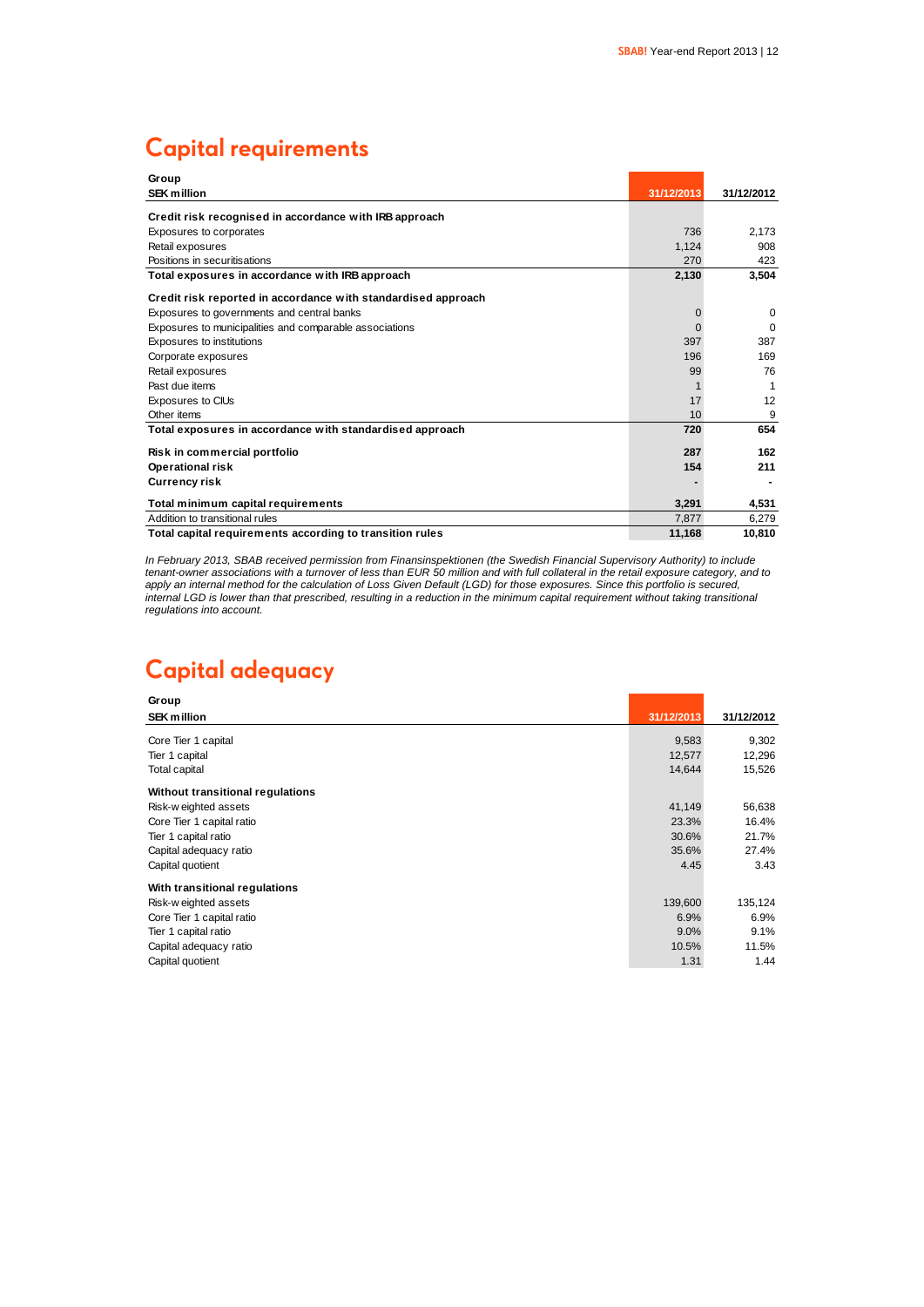### **Notes**

#### **Note 1 Accounting policies**

The SBAB Group applies the International Financial Reporting Standards (IFRS) as adopted by the EU. In addition to these accounting standards, the Swedish Financial Supervisory Authority's regulations and general guidelines on annual accounts for credit institutions and securities companies (FFFS 2008:25), the Annual Accounts Act for Credit Institutions and Securities Companies and the Swedish Financial Reporting Board's recommendation RFR 1 Supplementary Accounting Rules for Groups have been taken into consideration. The Group's interim report fulfils the requirements stipulated under IAS 34, Interim Financial Reporting.

For the Parent Company, statutory IFRS is applied, which means that the interim report has been prepared in compliance with IFRS subject to the additions and exceptions that ensue from the Swedish Financial Reporting Board's recommendation RFR 2 Accounting for Legal Entities, the Swedish Financial Supervisory Authority's regulations and general guidelines on the annual accounts of credit institutions and securities companies (FFFS 2008:25) and the Annual Accounts Act for Credit Institutions and Securities Companies.

Compared with 2012, one accounting policy, IAS 19, has been changed for the Group. Furthermore, a number of disclosure requirements have been changed, affecting the appearance and content of the interim reports for 2013.

One of these is IAS 1 Presentation of Financial Statements. The components in other comprehensive income are divided into two groups. The division is made according to whether or not the components can be assumed to be subject to future reversal via the income statement. The tax accruing to each of the groups is to be separated.

The changes to IAS 19 Employee Benefits mean the disappearance of the compensatory effect that the corridor method entailed. This will result in increased volatility in the balance sheet and other comprehensive income. The transitional effect arising from the discontinuation of the corridor method for unrecognised accumulated actuarial gains amounted to SEK 18 million on 1 January 2012 including special employer's contributions and excluding corporate income tax (SEK 13 million including corporate income tax), which implies a corresponding positive effect on equity. The new regulations also had an adverse impact of SEK 3 million on profit during 2012.

In IFRS 7, Financial Instruments: Additional disclosure requirements have been added regarding the offsetting of financial assets and liabilities. The disclosure requirements apply to all recognised financial instruments that are offset in accordance with item 42 in IAS 32, but also to recognised financial instruments covered by a legally binding framework agreement on offsetting or any similar agreement, regardless of whether or not they are offset in accordance with item 42 in IAS 32. During 2013, these disclosures shall also be made in the interim reports.

IFRS 13, Fair Value Measurement entails a new uniform standard for the assessment of fair value. Fair value is defined as the price that would be received on the sale of an asset, or the price that would be paid to transfer a liability in an orderly transaction between market participants at the measurement date. The new standard has not resulted in any change in how SBAB established fair value and does not result in any new items to be measured at fair value. Beyond this, IFRS 13 contains extensive disclosure requirements that, as a consequence of an addition to IAS 34 Interim Financial Reporting, shall also, to a large extent, be provided in the interim reports.

In other regards, the accounting policies and calculation methods are unchanged compared with the 2012 Annual Report.

According to SBAB's preliminary assessment, new or changed international accounting standards that have been published but not yet applied will have a limited effect on the financial reports. As regards IFRS 9, which will become mandatory on or after 1 January 2017, no complete preliminary assessment has as yet been made.

#### **Note 2 Net income/expense from financial instruments measured at fair value**

| Group                                                      | 2013   | 2013   | 2012   | 2013     | 2012      |
|------------------------------------------------------------|--------|--------|--------|----------|-----------|
| <b>SEK million</b>                                         | Q4     | Q3     | Q4     | Jan-Dec  | Jan-Dec   |
| Gains/losses on interest-bearing financial instruments     |        |        |        |          |           |
| - Securities measured at fair value through profit or loss | 155    | 66     | 204    | $-248$   | 950       |
| - Change in value of hedged items in hedge accounting      | 137    | 107    | 47     | 1.419    | $-742$    |
| - Realised expense from financial liabilities              | $-49$  | $-50$  | $-17$  | $-144$   | $-192$    |
| - Derivative instruments                                   | $-156$ | $-206$ | $-250$ | $-1.097$ | $-697$    |
| - Loan receivables                                         | 23     | 21     | 24     | 87       | 90        |
| <b>Currency translation effects</b>                        |        | 8      | 2      |          | $-10^{-}$ |
| Gains/losses on shares and participations measured         |        |        |        |          |           |
| at fair value through the income statement                 |        | 9      | 0      | 16       | $\Omega$  |
| Total                                                      | 120    | -45    | 10     | 39       | $-601$    |

Changes in the market value of basis swaps are attributable to "Derivative instruments". All derivative instruments represent financial hedges of interest-rate risk and/or currency risk in funding or lending.

#### **Fair-value recognition**

The currency and interest-rate risk inherent in funding conducted in foreign currency is generally hedged throughout the maturity of the funding through currency interest-rate derivatives, known as basis swaps. According to IFRS, all derivative instruments are to be recognised at fair value (market value), with changes in fair value included in net income/expense from financial instruments measured at fair value. Major variations in the actual market value between reporting periods could result in significant changes in the carrying amount and thus also in capital adequacy. However, changes in the form of losses/gains remain unrealised as long as the basis swap is not closed prematurely. In cases where the derivative is held to maturity, earnings are not affected by the accumulated changes since the market value of each derivative contract starts and ends at zero. Most of SBAB's basis swaps are held to maturity.

An accounting effect also arises in SBAB's securities holding, since the accounting policies that SBAB applies entail that securities assets are measured at fair value (market value), while a large portion of SBAB's liabilities are measured at amortised cost. Also in the case of securities assets, the market value will be recovered during the remaining maturity if the asset is held to maturity. Most of SBAB's securities are held to maturity.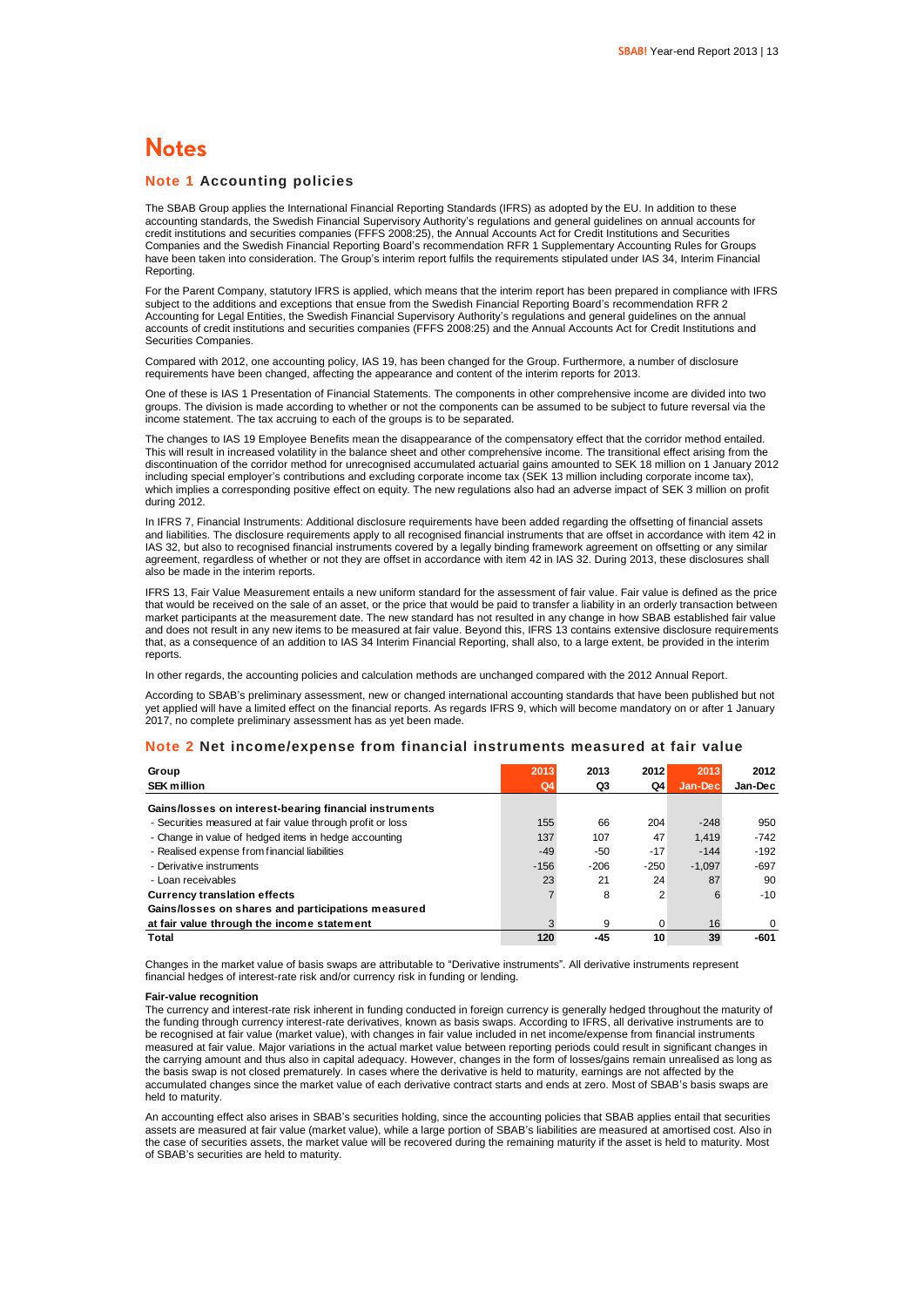### **Note 3 Loan losses, net**

| Group<br><b>SEK million</b>                                              | 2013<br>Q <sub>4</sub> | 2013<br>Q3     | 2012<br>Q4 | 2013<br>Jan-Dec | 2012<br>Jan-Dec |
|--------------------------------------------------------------------------|------------------------|----------------|------------|-----------------|-----------------|
| <b>CORPORATE MARKET</b>                                                  |                        |                |            |                 |                 |
| INDIVIDUAL PROVISION FOR CORPORATE MARKET LOANS                          |                        |                |            |                 |                 |
| Write-off of confirmed loan losses for the period                        | $-1$                   | 0              |            | $-2$            | $-0$            |
| Reversal of prior year provisions for probable loan losses recognised as |                        |                |            |                 |                 |
| confirmed loan losses in the financial statements for the period         | $\mathbf 0$            |                |            | $\mathbf{1}$    |                 |
| Provision for probable loan losses for the period                        | -3                     | -0             | -0         | -3              | -26             |
| Recoveries in respect of confirmed loan losses in prior years            |                        |                | $\Omega$   |                 | $\Omega$        |
| Reversal of prior year provisions for probable loan losses no longer     |                        |                |            |                 |                 |
| required                                                                 | $\mathbf 0$            | 0              | $\Omega$   | 8               | 26              |
| Guarantees                                                               | $\mathbf{1}$           | 0              |            | $\mathbf{1}$    | $-0$            |
| Net income for the period for individual provisions for corporate        | $-3$                   | 0              | -0         | 5               | -0              |
| market loans                                                             |                        |                |            |                 |                 |
|                                                                          |                        |                |            |                 |                 |
| <b>COLLECTIVE PROVISION FOR CORPORATE MARKET LOANS</b>                   |                        |                |            |                 |                 |
| Allocations to/redemption of collective provisions                       | $-4$                   | 3              | 1          | $\mathbf{1}$    | 4               |
| Guarantees                                                               | $-2$                   | 0              | 2          | $\overline{0}$  | -6              |
| Net income/cost for the period for collective provisions for             | -6                     | 3              | 3          | $\overline{1}$  | $-2$            |
| corporate market loans                                                   |                        |                |            |                 |                 |
| <b>RETAIL MARKET</b>                                                     |                        |                |            |                 |                 |
| INDIVIDUAL PROVISION FOR RETAIL MARKET LOANS                             |                        |                |            |                 |                 |
| Write-off of confirmed loan losses for the period                        | -3                     | -5             | $-2$       | $-15$           | -9              |
| Reversal of prior year provisions for probable loan losses recognised as |                        |                |            |                 |                 |
| confirmed loan losses in the financial statements for the period         |                        | 3              | $\Omega$   | 11              | 5               |
| Provision for probable loan losses for the period                        | $-4$                   | $-1$           | -5         | -9              | -9              |
| Reversal of prior year provisions for probable loan losses no longer     |                        |                |            |                 |                 |
| required                                                                 | $\mathbf 0$            | 0              | 0          | $\overline{0}$  | $\mathbf 0$     |
| Guarantees                                                               | $\Omega$               |                |            | $\Omega$        |                 |
| Net cost for the period for individual provisions for retail market      | -6                     | $-3$           | $-7$       | $-13$           | $-13$           |
| loans                                                                    |                        |                |            |                 |                 |
|                                                                          |                        |                |            |                 |                 |
| <b>COLLECTIVE PROVISION FOR RETAIL MARKET LOANS</b>                      |                        |                |            |                 |                 |
| Write-off of confirmed loan losses for the period                        | -6                     | -6             | -6         | $-21$           | -27             |
| Recoveries in respect of confirmed loan losses in prior years            | $\mathbf{1}$           | 1              | 2          | 3               | 3               |
| Allocation to/redemption of collective provisions                        | $-7$                   | 14             | $-4$       | 38              | 19              |
| Guarantees                                                               | $-2$                   | $-2$           | $-5$       | $-6$            | $\mathbf 0$     |
| Net income/cost for the period for collective provisions for retail      | $-14$                  | $\overline{7}$ | $-13$      | 14              | -5              |
| market loans                                                             |                        |                |            |                 |                 |
| NET INCOME/COST FOR THE PERIOD FOR LOAN LOSSES                           | $-29$                  | $\overline{7}$ | $-17$      | $\overline{7}$  | $-20$           |

*Both write-offs of confirmed loan losses and reversals of write-offs for the period in accordance with the specification above pertain to receivables from the public.*

### **Note 4 Lending to the public**

| $11016 + 15111111$                                                            |            |                  |            |            |
|-------------------------------------------------------------------------------|------------|------------------|------------|------------|
| Group                                                                         | 31/12/2013 |                  | 31/12/2012 |            |
| <b>SEK million</b>                                                            | Lending    | <b>Provision</b> | Lending    | Provision  |
| Single-family dw ellings and holiday homes                                    | 103,497    | $-150$           | 100,227    | $-170$     |
| Tenant-ow ner rights                                                          | 67,278     | $-82$            | 61,677     | -98        |
| Tenant-ow ner associations                                                    | 54,839     | $-13$            | 55,199     | $-12$      |
| Private multi-family dwellings                                                | 23,465     | $-41$            | 26,496     | $-49$      |
| Municipal multi-familiy dw ellings                                            | 3,728      |                  | 4,796      |            |
| Commercial properties                                                         | 5,034      |                  | 7,128      |            |
| Other                                                                         | 1,189      | $-5$             | 759        | $-7$       |
| Provision for probable loan losses                                            | $-291$     |                  | $-336$     |            |
| Total                                                                         | 258,739    | $-291$           | 255,946    | -336       |
| Doubtful and non-performing loan receivables                                  |            |                  | 31/12/2013 | 31/12/2012 |
| a) Doubtful loan receivables                                                  |            |                  | 62         | 67         |
| b) Non-performing loan receivables* included in doubtful loan receivables     |            |                  | 20         | 21         |
| c) Non-performing loan receivables* not included in doubtful loan receivables |            |                  | 338        | 452        |
| d) Individual provisions for loan receivables                                 |            |                  | 47         | 54         |
| e) Collective provisions for corporate market loans                           |            |                  | 26         | 27         |
| f) Collective provisions for retail market loans                              |            |                  | 218        | 255        |
| g) Total provisions (d+e+f)                                                   |            |                  | 291        | 336        |
| h) Doubtful loan receivables after individual provisions (a-d)                |            |                  | 15         | 13         |
|                                                                               |            |                  |            |            |

*\*Where payment notices (one or more) are more than 60 days past due*

In certain partnerships on the lending side, it is possible for the partner to acquire brokered loans.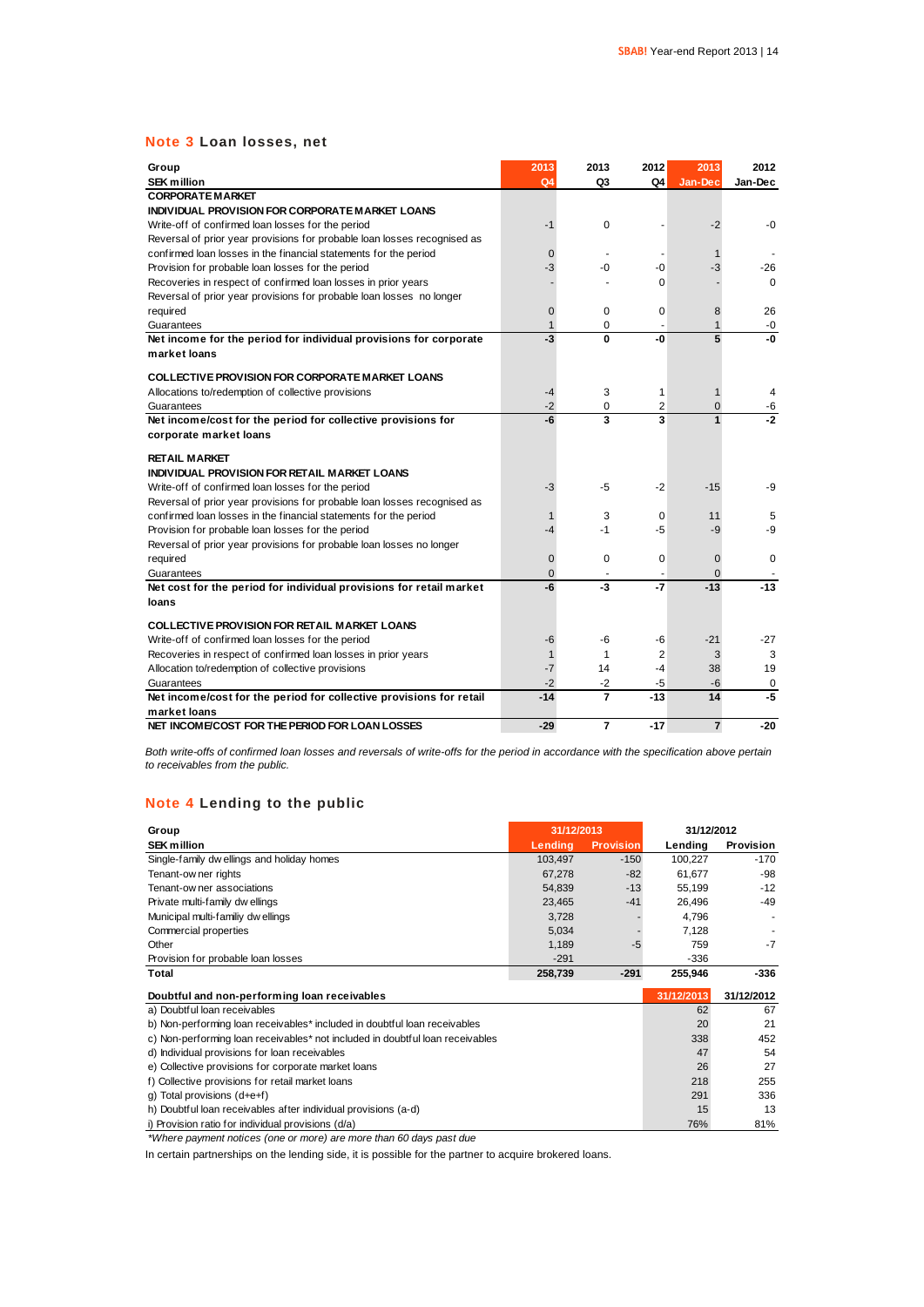|                                               | 31/12/2013 |                   | 31/12/2012 |            |
|-----------------------------------------------|------------|-------------------|------------|------------|
|                                               |            | <b>SBAB</b> incl. |            | SBAB incl. |
| Loan portfolio                                |            | all of            |            | all of     |
| <b>SEK million</b>                            | SBAB**     | <b>FriSpar</b>    | SBAB**     | FriSpar    |
| Retail lending                                | 171,728    | 171.728           | 162.388    | 163,055    |
| - new lending                                 | 30.061     | 32.675            | 26.295     | 29.374     |
| Corporate lending (incl. tenant-ow ner assn.) | 87.011     | 87.011            | 93.558     | 93.574     |
| - new lending                                 | 7.306      | 7,306             | 8.583      | 8,583      |
| Total                                         | 258.739    | 258.739           | 255.946    | 256.629    |
| - new lendina                                 | 37.367     | 39.981            | 34.878     | 37.957     |

*\*\* In the SBAB Group, 51 percent of the partly owned FriSpar Bolån AB (a partnership with Sparbanken Öresund AB (publ) and Sparbanken Syd) is consolidated in accordance with the porportional method.*

*The table above has been updated on 28 March 2014 due to a typographical error in the previously published version.*

In the fourth quarter, loans in FriSpar Bolån AB were purchased by the Parent Company. For further information, refer to page 6.

### **Note 5 Derivative instruments**

|                             | 31/12/2013                                             |                                  |                                   |  |  |  |
|-----------------------------|--------------------------------------------------------|----------------------------------|-----------------------------------|--|--|--|
| Group<br><b>SEK million</b> | <b>Assets</b><br>measured at measured at<br>fair value | <b>Liabilities</b><br>fair value | <b>Total</b><br>nominal<br>amount |  |  |  |
| Interest-rate related       | 4.560                                                  | 2,884                            | 229.154                           |  |  |  |
| Currency related            | 1.889                                                  | 7.479                            | 108,288                           |  |  |  |
| <b>Total</b>                | 6,449                                                  | 10.363                           | 337.442                           |  |  |  |

Currency interest-rate swaps are classified as interest-rate-related derivative instruments.

### **Note 6 Operating segments**

| Segment income statement                                     |                         |                   | Jan-Dec 2013<br>Corp. |              |        |                  |                   | Jan-Dec 2012<br>Corp./ |             |        |
|--------------------------------------------------------------|-------------------------|-------------------|-----------------------|--------------|--------|------------------|-------------------|------------------------|-------------|--------|
| Group<br><b>SEK million</b>                                  | <b>Retail</b><br>market | Collab.<br>market | Tenant-<br>owner      | <b>Other</b> | Total* | Retail<br>market | Collab.<br>market | Tenant-<br>owner       | Other       | Total* |
| Income <sup>1</sup>                                          | 853                     | 348               | 630                   | 23           | 1,854  | 875              | 315               | 659                    | 0           | 1,849  |
| Net result from financial<br>instruments meas, at fair value | 16                      | $\mathbf{0}$      | $\mathbf{0}$          | 23           | 39     | 0                | 0                 | 0                      | $-601$      | $-601$ |
| <b>Total operating income</b>                                | 869                     | 348               | 630                   | 46           | 1,893  | 875              | 315               | 659                    | $-601$      | 1,248  |
| Expenses <sup>2)</sup>                                       | $-497$                  | $-105$            | $-213$                | $\mathbf{0}$ | $-815$ | $-420$           | $-85$             | $-223$                 | $\mathbf 0$ | -728   |
| Loan losses, net                                             | $-6$                    | $-3$              | 16                    | $\mathbf{0}$ |        | $-17$            | -8                | 5                      | 0           | -20    |
| Profit/loss before tax                                       | 366                     | 240               | 433                   | 46           | 1085   | 438              | 222               | 441                    | $-601$      | 500    |
| Tax                                                          | $-71$                   | $-47$             | $-85$                 | $-9$         | $-212$ | $-123$           | -62               | $-123$                 | 168         | $-140$ |
| Profit/loss after tax                                        | 295                     | 193               | 348                   | 37           | 873    | 315              | 160               | 318                    | $-433$      | 360    |
| Return on equity                                             | 8.8%                    | 8.6%              | 11.8%                 |              | 9.5%   | 10.1%            | 9.1%              | 10.9%                  |             | 4.2%   |

*1) Net interest income, net commission income and other operating income are included in the distributed income*

*2)Personnel costs, other expenses and amortisation and depreciation of fixed assets are included in the distributed expenses \*The total is consistent with the Group's income statement*

**Changes regarding the identification of operating segments**

On 1 February 2013, a new organisation was established within SBAB. The former Retail business area was dissolved and replaced by three sales departments: Retail Market, Tenant-owner Associations Market and Collaboration Market. In September 2013, the sales departments for the corporate and tenant-owner association markets were merged. In principle, the item Net income/expense from financial instruments measured at fair value has not been distributed and is included in the Other column.

The comparison figures have been recalculated for the three new segments Retail Market, Collaboration Market and Corporate/Tenant-owner Associations Market.

The segments were previously divided in accordance with RAROC – in connection with the organisational change on 1 September the division was changed to be made according to SBAB's external results.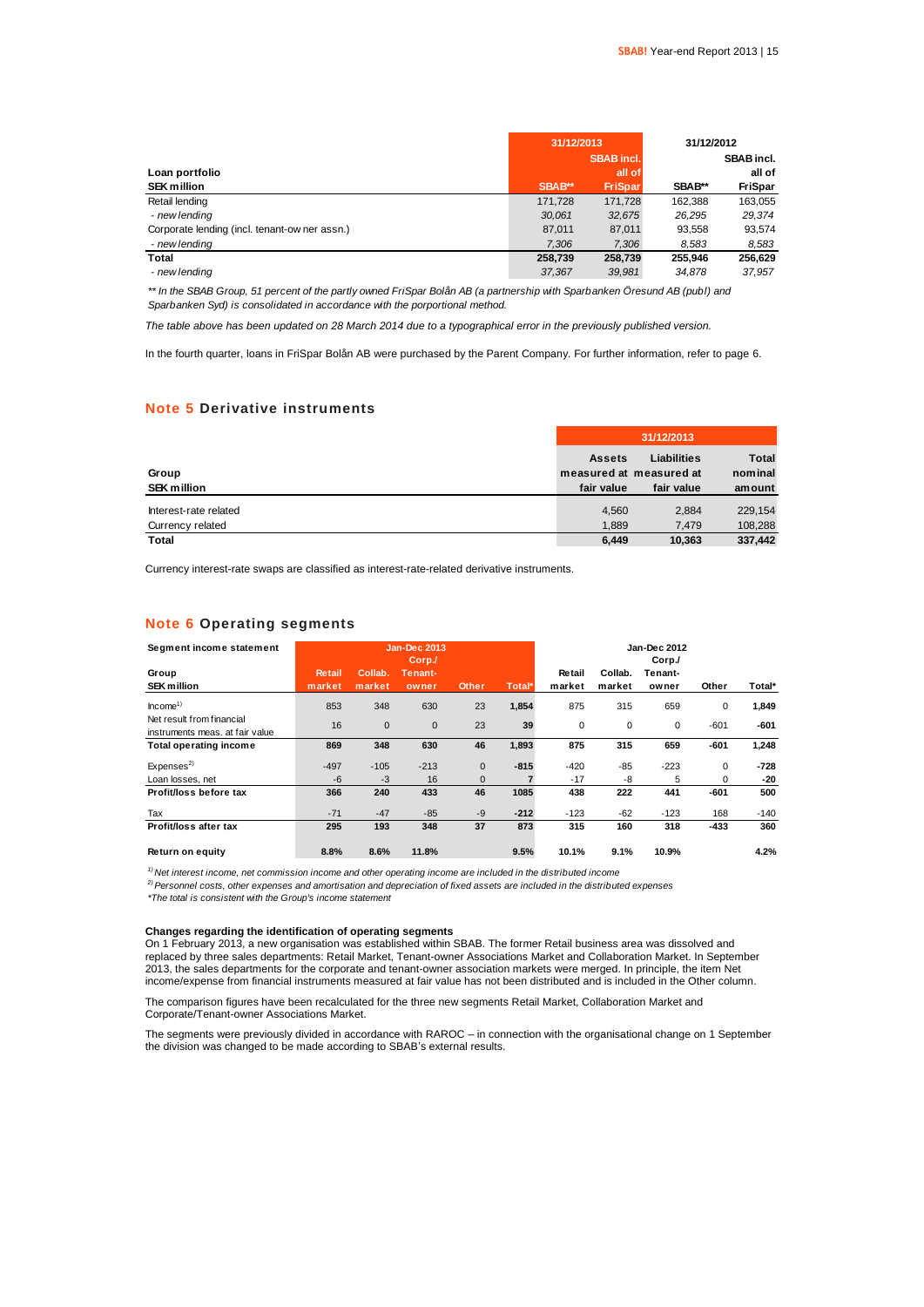### **Note 7 Classification of financial instruments**

|                                                            | 31/12/2013                                 |                                              |                   |          |                   |  |  |
|------------------------------------------------------------|--------------------------------------------|----------------------------------------------|-------------------|----------|-------------------|--|--|
| Group<br><b>Financial assets</b>                           | <b>Assets</b><br>measured<br>at fair value | Hedge-<br>accounted<br>derivative<br>instru- | Loan              |          | <b>Total fair</b> |  |  |
| <b>SEK million</b>                                         | through P/L                                |                                              | ments receivables | Total    | value             |  |  |
| Cash and balances at central banks                         |                                            |                                              | $\Omega$          | $\Omega$ | $\Omega$          |  |  |
| Chargeable treasury bills and other eligible bills         | 8,183                                      |                                              |                   | 8,183    | 8,183             |  |  |
| Lending to credit institutions                             |                                            |                                              | 20.267            | 20.267   | 20,267            |  |  |
| Lending to the public                                      |                                            |                                              | 258,739           | 258,739  | 260,657           |  |  |
| Change in value of interest-rate-hedged items in portfolio |                                            |                                              |                   |          |                   |  |  |
| hedges                                                     |                                            |                                              | 757               | 757      |                   |  |  |
| Bonds and other interest-bearing securities                | 36,370                                     |                                              | 2,366             | 38,736   | 38,516            |  |  |
| Derivative instruments                                     | 1.319                                      | 5,130                                        |                   | 6.449    | 6,449             |  |  |
| Shares and participations                                  |                                            |                                              | 217               | 217      | 217               |  |  |
| Other assets                                               |                                            |                                              | 595               | 595      | 595               |  |  |
| Prepaid expenses and accrued income                        | 559                                        |                                              | 354               | 913      | 913               |  |  |
| Total                                                      | 46.431                                     | 5,130                                        | 283,295           | 334,856  | 335.797           |  |  |

|                                                             | 31/12/2013                                              |                                                       |                                   |         |                            |  |
|-------------------------------------------------------------|---------------------------------------------------------|-------------------------------------------------------|-----------------------------------|---------|----------------------------|--|
| Group<br><b>Financial liabilities</b><br><b>SEK million</b> | Liabilities<br>measured<br>at fair value<br>through P/L | Hedge-<br>accounted<br>derivative<br>instru-<br>ments | Other<br>financial<br>liabilities | Total   | <b>Total fair</b><br>value |  |
| Liabilities to credit institutions                          |                                                         |                                                       |                                   |         |                            |  |
|                                                             |                                                         |                                                       | 15.191                            | 15.191  | 15,191                     |  |
| Deposits from the public                                    |                                                         |                                                       | 45.869                            | 45.869  | 45.869                     |  |
| Debt securities in issue                                    |                                                         |                                                       | 243.870                           | 243.870 | 244.285                    |  |
| Derivative instruments                                      | 4.764                                                   | 5,599                                                 |                                   | 10.363  | 10,363                     |  |
| Other liabilities                                           |                                                         |                                                       | 306                               | 306     | 306                        |  |
| Accrued expenses and prepaid income                         |                                                         |                                                       | 3,502                             | 3,502   | 3,502                      |  |
| Subordinated debt                                           |                                                         |                                                       | 5,791                             | 5,791   | 5,793                      |  |
| Total                                                       | 4.764                                                   | 5.599                                                 | 314.529                           | 324.892 | 325.309                    |  |

#### **Fair value measurement of financial instruments**

In the column "total fair value" above, information is also provided on the fair value of financial instruments that are recognised at amortised cost in the balance sheet. The carrying amount for current receivables and liabilities has been assessed to be equal to the fair value.

#### **Reclassified assets**

During autumn 2008, financial institutions were given the opportunity to reclassify holdings of "Financial assets available for sale" to "Loan receivables and accounts receivable." The assets were reclassified due to SBAB's perception that the downturn in the global financial markets during autumn 2008 was of sufficient magnitude to justify reclassification. The reclassification was implemented on 1 July 2008. The value that was assigned to the assets at the time was the prevailing market value.

Since the assets in the RMBS portfolio are classified as "Loan receivables and accounts receivable," these assets have to be recognised at accrued cost and a credit-risk assessment must be performed according to the same principles as for the risk assessment of SBAB's credit portfolio.

Following the reclassification of the RMBS assets, no need to impair these assets has arisen, which is why the company has not recognised any impairment losses under the "Impairment of financial assets" item.

#### **RMBS portfolio**

| Group                   | 31/12/2013             |            |  |  |  |
|-------------------------|------------------------|------------|--|--|--|
| <b>SEK million</b>      | <b>Carrying amount</b> | Fair value |  |  |  |
| <b>Country of asset</b> |                        |            |  |  |  |
| Spain                   | 2,087                  | 1,872      |  |  |  |
| The Netherlands         | 279                    | 274        |  |  |  |
| Total                   | 2,366                  | 2,146      |  |  |  |

As of 1 July 2008, the fair value of the reclassified portfolio amounted to SEK 21.7 billion. The average effective rate used in the reclassification was 6.3 percent. At the same date, the fair value reserve attributable to these assets had a negative value of SEK 200 million, net after tax. At 31 December 2013, the fair value of the assets would have amounted to SEK 2.1 billion had the assets continued to be recognised as "Available-for-sale financial assets." The carrying amount at 31 December 2013 was SEK 2.4 billion. At the same date, the fair value reserve attributable to the reclassified assets would have amounted to SEK 0.2 billion, net after tax, had the assets continued to be recognised as "Available-for-sale financial assets." The reserve amounted to SEK 23 million, net after tax, at 31 December 2013. After the reclassification date, SEK 227 million of the reserve before tax was reversed and exchange rate fluctuations had a negative impact of SEK -17 million before tax on the value of the reserve.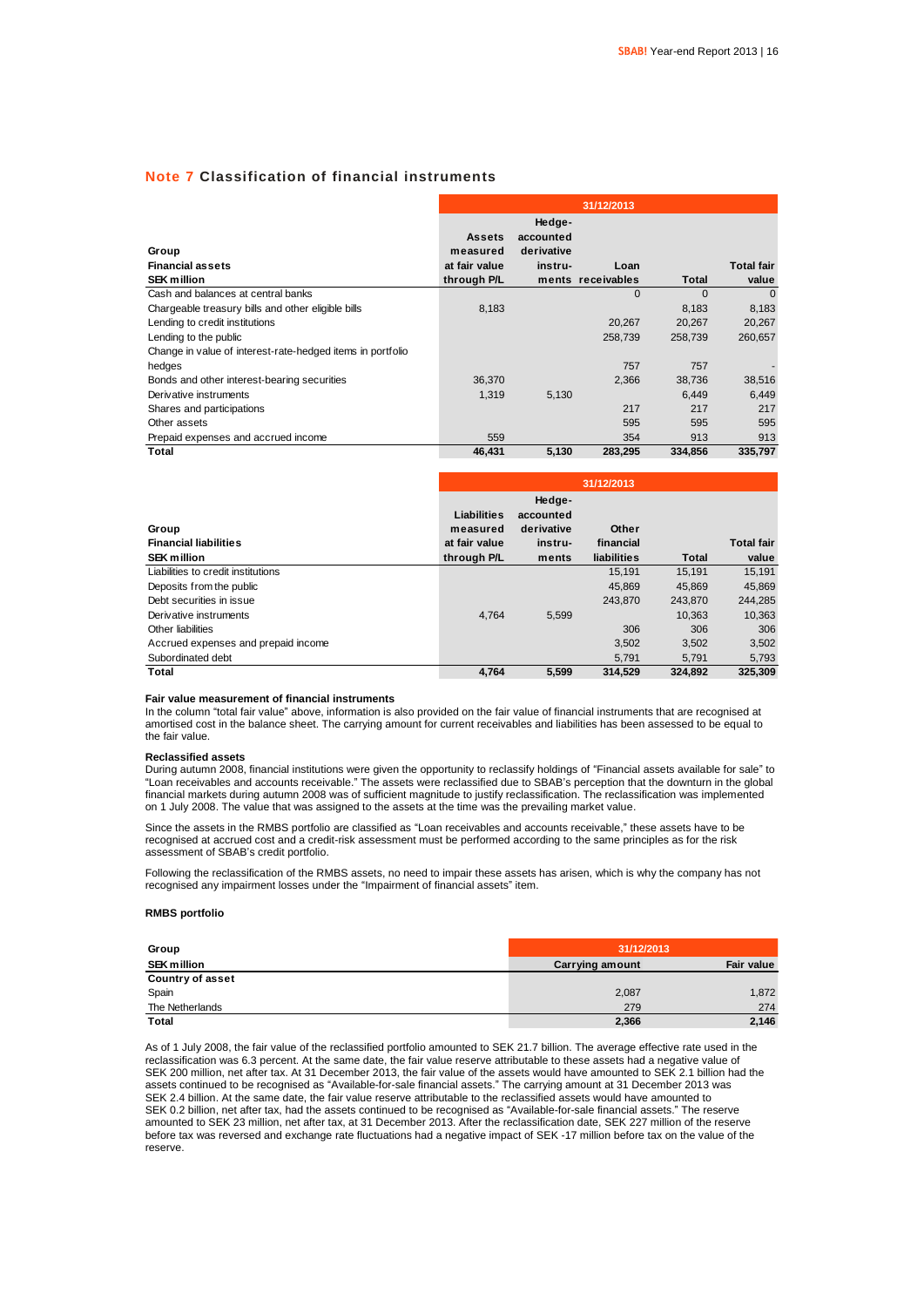### **Note 8 Information about fair value**

|                                   | 31/12/2013                        |                                                 |                                          |        |  |  |  |  |
|-----------------------------------|-----------------------------------|-------------------------------------------------|------------------------------------------|--------|--|--|--|--|
| Group<br><b>SEK million</b>       | Quoted market<br>prices (Level 1) | Other<br>observable<br>market data<br>(Level 2) | Unobservable<br>market data<br>(Level 3) | Total  |  |  |  |  |
| <b>Assets</b>                     |                                   |                                                 |                                          |        |  |  |  |  |
| Securities in the category trade  | 44,553                            |                                                 |                                          | 44,553 |  |  |  |  |
| Derivatives in the category trade | 5                                 | 1,314                                           |                                          | 1,319  |  |  |  |  |
| Derivatives in hedge accounting   |                                   | 5,130                                           |                                          | 5,130  |  |  |  |  |
| Total                             | 44,558                            | 6,444                                           | -                                        | 51,002 |  |  |  |  |
| <b>Liabilities</b>                |                                   |                                                 |                                          |        |  |  |  |  |
| Derivatives in the category trade | $\overline{7}$                    | 4,757                                           |                                          | 4,764  |  |  |  |  |
| Derivatives in hedge accounting   |                                   | 5,599                                           |                                          | 5,599  |  |  |  |  |
| <b>Total</b>                      | $\overline{7}$                    | 10,356                                          | $\blacksquare$                           | 10.363 |  |  |  |  |

In the table, financial assets and liabilities recognised at fair value in the balance sheet are divided on the basis of the measurement methods used.

There were no transfers between the levels in 2013.

#### **Quoted market prices (Level 1)**

Measurement at quoted prices in an active market for identical assets and liabilities. A market is deemed to be active if the price data is easily accessible and corresponds to actual regularly occurring transactions. The measurement method is used for holdings of quoted interest-bearing securities, fund units and for publicly quoted derivatives, primarily interest-rate futures.

### **Measurement based on observable data (Level 2)**

Measurement aided by external market information other than quoted prices included in Level 1, such as quoted interest rates or<br>prices for closely related instruments. This group includes all non-quoted derivative instrume

#### **Measurement based in part on unobservable data (Level 3)**

Measurement whereby a material component of the model is based on estimates or assumptions that do not originate directly from the market. This method is currently not used for any assets or liabilities.

#### **Note 9 Information about offsetting**

|                        |               | 31/12/2013                                                                                             |                                                          |                   |              |  |  |  |  |
|------------------------|---------------|--------------------------------------------------------------------------------------------------------|----------------------------------------------------------|-------------------|--------------|--|--|--|--|
|                        |               | Financial assets and liabilities covered by a legally binding agreement regarding netting or a similar |                                                          |                   |              |  |  |  |  |
|                        |               |                                                                                                        | agreement but that are not offset in the balance sheet   |                   |              |  |  |  |  |
|                        |               |                                                                                                        | Related amounts that are not offset in the balance sheet |                   |              |  |  |  |  |
|                        | Amount        |                                                                                                        | Provided $(+)/$                                          |                   |              |  |  |  |  |
|                        | recognised in |                                                                                                        | Received (-)                                             | Provided (+)/     |              |  |  |  |  |
| Group                  | the balance   | <b>Financial</b>                                                                                       | collateral -                                             | Received (-) cash |              |  |  |  |  |
| <b>SEK million</b>     | sheet         | instruments                                                                                            | securities                                               | collateral        | Net amount   |  |  |  |  |
| <b>Assets</b>          |               |                                                                                                        |                                                          |                   |              |  |  |  |  |
| Derivative instruments | 6,449         | $-4.469$                                                                                               | O                                                        | $-1,306$          | 674          |  |  |  |  |
| Repos                  | 15.544        | $-11.072$                                                                                              | $-4.472$                                                 |                   | $\Omega$     |  |  |  |  |
| Liabilities            |               |                                                                                                        |                                                          |                   |              |  |  |  |  |
| Derivative instruments | $-10,363$     | 4,469                                                                                                  | $\Omega$                                                 | 3,236             | $-2,658$     |  |  |  |  |
| Repos                  | $-13,242$     | 11,072                                                                                                 | 2,169                                                    |                   | $\mathbf{0}$ |  |  |  |  |
| Total                  | $-1,612$      | O                                                                                                      | $-2.303$                                                 | 1,931             | $-1.984$     |  |  |  |  |

To limit the potential counterparty credit risk associated with derivative transactions involving non-standardised derivative instruments that are not cleared by clearing organisations approved by the Swedish Financial Supervisory Authority (in accordance with FFFS 2007:1), a framework agreement is to be entered into with the counterparty. Where appropriate, such framework agreements, known as ISDA Master Agreements, or similar agreements have been supplemented with associated collateral agreements, known as Credit Support Annexes (CSAs). A CSA must always be established for counterparties entering into derivative contracts with SCBC.

Counterparty credit risk is reconciled on a daily basis for all counterparties. CSAs are reconciled on a daily basis or on a weekly basis if a collateral agreement exists. When collateral agreements exist, collateral is transferred to reduce the exposure. Wherever applicable, the posted and received collateral takes the form of cash with a transfer of title which entitles the party that receives the collateral to use the collateral in its operations.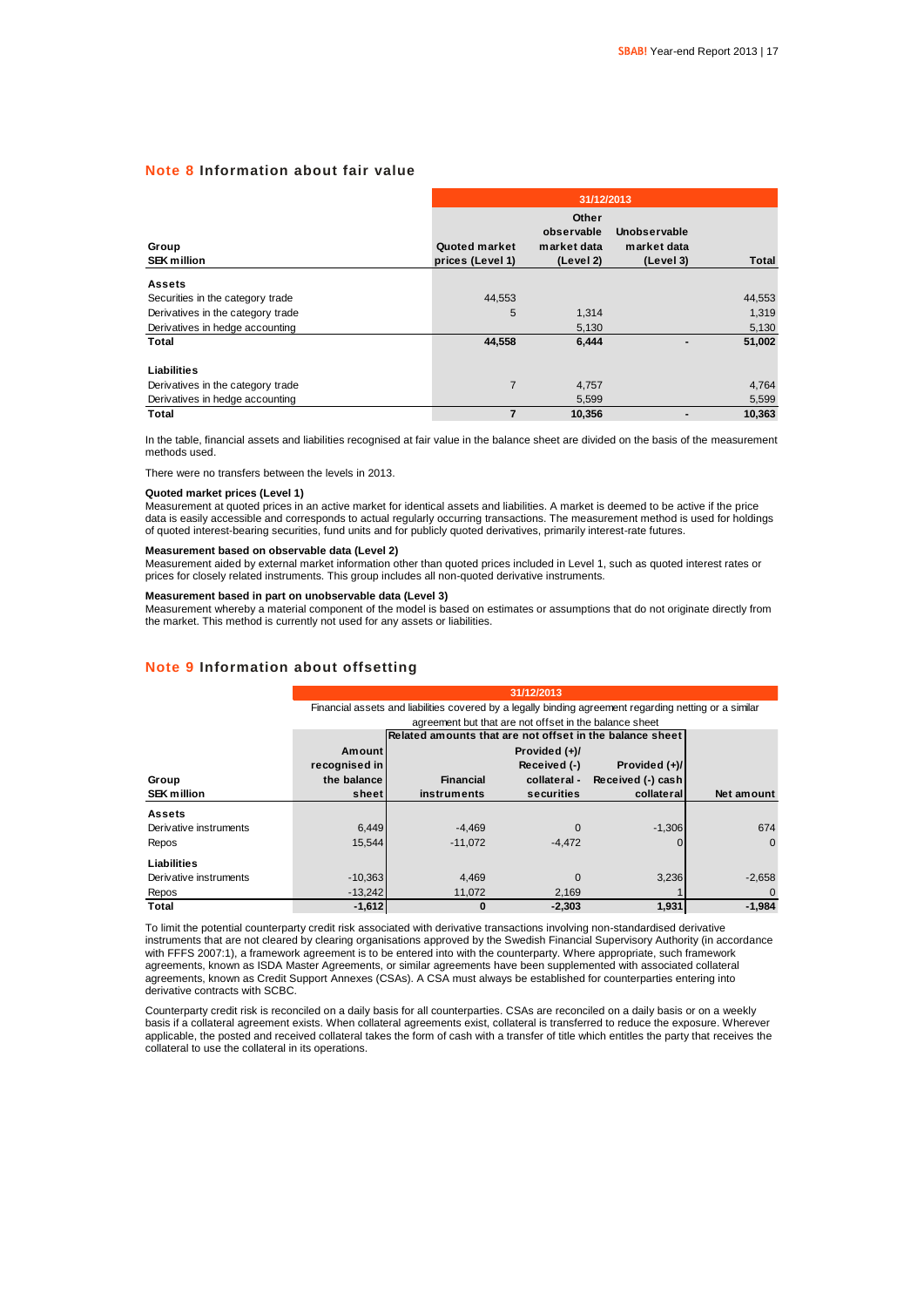### **Note 10 Liquidity reserve**

| <b>Liquidity Reserve</b>                                  |            | <b>Distribution by currency</b> |            |            |       |  |  |  |  |
|-----------------------------------------------------------|------------|---------------------------------|------------|------------|-------|--|--|--|--|
| <b>SEK million</b>                                        | 31/12/2013 | <b>SEK</b>                      | <b>EUR</b> | <b>USD</b> | Other |  |  |  |  |
| Cash and balances from central banks*                     | 1,000      | 1,000                           |            |            |       |  |  |  |  |
| Balances from other banks                                 |            |                                 |            |            |       |  |  |  |  |
| Securities issued or quaranteed by central governments,   |            |                                 |            |            |       |  |  |  |  |
| central banks or multinational development banks          | 13,585     | 4,894                           | 8,030      | 661        |       |  |  |  |  |
| Securities issued or guaranteed by municipalities or non- |            |                                 |            |            |       |  |  |  |  |
| governmental public sector entities                       | 4,626      | 3,640                           |            | 986        |       |  |  |  |  |
| Covered bonds issued by others                            | 26,902     | 20,394                          | 5,190      | 1,104      | 214   |  |  |  |  |
| Own covered bonds                                         |            |                                 |            |            |       |  |  |  |  |
| Securities issued by non-financial companies              |            |                                 |            |            |       |  |  |  |  |
| Securities issued by financial companies (excl. covered   |            |                                 |            |            |       |  |  |  |  |
| bonds)                                                    | 2,145      |                                 | 2,145      |            |       |  |  |  |  |
| Other securities                                          |            |                                 |            |            |       |  |  |  |  |
| <b>Total assets</b>                                       | 48,258     | 29,927                          | 15,366     | 2,751      | 214   |  |  |  |  |
| Bank and loan facilities                                  |            |                                 |            |            |       |  |  |  |  |
| Total                                                     | 48,258     | 29,927                          | 15,366     | 2,751      | 214   |  |  |  |  |
| Distribution by currency                                  |            | 62%                             | 32%        | 6%         | 0%    |  |  |  |  |

*\* Refers to deposits at the Swedish National Debt Office.*

SBAB's liquidity portfolio primarily comprises liquid, fixed income securities with a high rating and it is an integral part of the Group's liquidity risk management. Holdings in securities are limited by asset class and by country, respectively, and must have the highest rating upon acquisition. In addition to these collective limits, limits for individual issuers may also be set. RMBSs are reported in the table above at market value, in accordance with the Swedish Banking Association's template for the disclosure of a bank's liquidity reserve. Since the secondary market for RMBSs is no longer as liquid as when the assets were acquired, it has been concluded that the liquidity value of these securities is no longer sufficient to warrant their inclusion in the liquidity reserve used in internal measurements of liquidity risk. These assets are also excluded from regulatory liquidity measurements.

#### **Calculation of MCO days**

SBAB measures and stress-tests liquidity risk by totalling the maximum need of liquidity for each of the upcoming 365 days, MCO (Maximum Cumulative Outflow). MCO calculations are based on a crisis scenario in which all loans are assumed to be extended on maturity, meaning that no liquidity is added through loan redemption, and where no funding is available. Accordingly, the maximum need for liquidity can be identified for every given future period, and the necessary liquidity reserve can be established.

#### **Calculation of liquidity coverage ratio**

The liquidity coverage ratio calculates the degree to which a bank's liquid assets cover its net cash flow for the coming 30 days in a stress scenario. Net cash flows comprise contractual in- and outflows and the theoretical flows based on historical data, for example, withdrawals of the bank's deposits. The weightings of the theoretical flows are fixed and are determined by *Finansinspektionen (the Swedish Financial Supervisory Authority)*.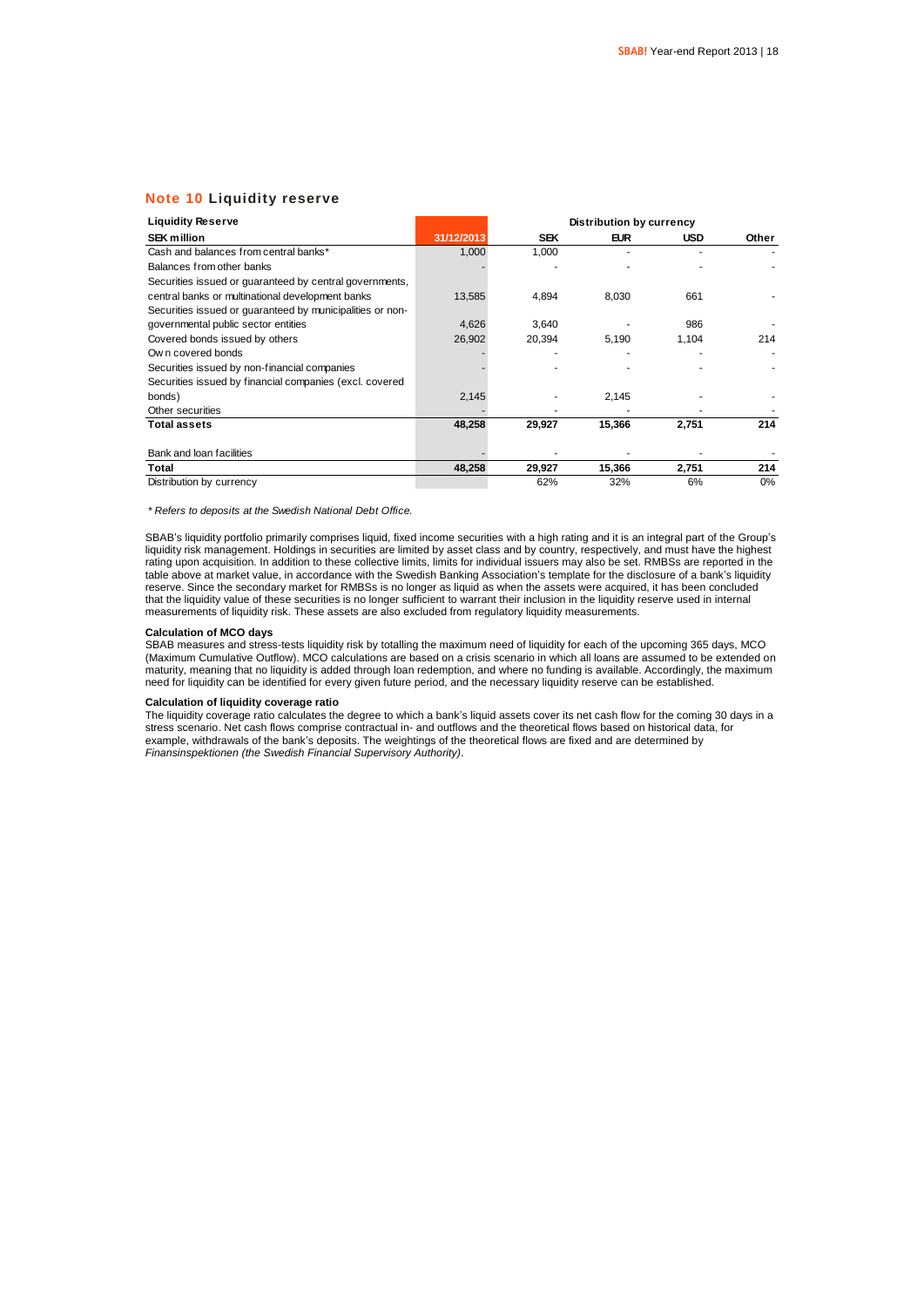### **Parent Company**

### **Parent Company's performance for January-December 2013 compared with January-December 2012**

Operating profit for the period amounted to SEK 176 million (104). The operating profit was primarily attributable to higher net interest income of SEK 283 million (130). The net result from financial transactions amounted to SEK 128 million (213). Expenses totalled SEK 871 million (803). The net effect of loan losses was a gain of SEK 14 million (34). Lending to the public amounted to SEK 48.8 billion (46.4). The Parent Company has favourable capital adequacy. Taking the transitional regulations into account, the Core Tier 1 capital ratio and the capital adequacy ratio amounted to 25.4 percent (25.8) and 41.1 percent (46.2), respectively.

### **Income statement**

| <b>Parent Company</b>                         | 2013   | 2013   | 2012   | 2013     | 2012     |
|-----------------------------------------------|--------|--------|--------|----------|----------|
| <b>SEK million</b>                            | Q4     | Q3     | Q4     | Jan-Dec  | Jan-Dec  |
| Interest income                               | 829    | 818    | 955    | 3,243    | 4,162    |
| Interest expenses                             | $-782$ | $-742$ | $-861$ | $-2,960$ | $-4,032$ |
| Net interest income                           | 47     | 76     | 94     | 283      | 130      |
|                                               |        |        |        |          |          |
| Dividends received                            |        |        |        | 19       | 17       |
| Commission income                             | 28     | 31     | 42     | 124      | 136      |
| Commission expenses                           | $-20$  | $-19$  | $-16$  | $-74$    | $-70$    |
| Net result of financial transactions          | 64     | 35     | 35     | 128      | 213      |
| Other operating income                        | 189    | 91     | 111    | 581      | 515      |
| <b>Total operating income</b>                 | 308    | 214    | 266    | 1,061    | 941      |
|                                               |        |        |        |          |          |
| Personnel costs                               | $-100$ | $-80$  | $-93$  | $-371$   | $-354$   |
| Other expenses                                | $-131$ | $-102$ | $-115$ | $-480$   | $-434$   |
| Amortisation and depreciation of fixed assets | -5     | $-5$   | $-4$   | $-20$    | $-15$    |
| Total expenses before loan losses             | $-236$ | $-187$ | $-212$ | $-871$   | -803     |
| Profit before loan losses                     | 72     | 27     | 54     | 190      | 138      |
|                                               |        |        |        |          |          |
| Loan losses, net                              | $-20$  | $-1$   | $-12$  | $-14$    | $-34$    |
| <b>Operating profit</b>                       | 52     | 26     | 42     | 176      | 104      |
|                                               |        |        |        |          |          |
| Taxes                                         | 142    | $-5$   | 2      | 154      | $-11$    |
| Profit for the period                         | 194    | 21     | 44     | 330      | 93       |

### **Statement of comprehensive income**

| <b>Parent Company</b><br><b>SEK million</b>                                                              | 2013<br>Q4 | 2012<br>Q3 | 2012<br>Q4     | 2013<br>Jan-Dec | 2012<br>Jan-Dec |
|----------------------------------------------------------------------------------------------------------|------------|------------|----------------|-----------------|-----------------|
| Profit for the period                                                                                    | 194        | 21         | 44             | 330             | 93              |
| OTHER COMPREHENSIVE INCOME<br>Components that have been or will be reversed against the income statement |            |            |                |                 |                 |
| Change in reclassified financial assets, before tax                                                      |            | 6          | $\overline{2}$ | 17              | 20              |
| Tax attributable to components that will be reversed against the income<br>statement                     | $-0$       | -1         | -1             | -3              | -6              |
| Other comprehensive income, net after tax                                                                |            | 5          |                | 14              | 14              |
| Total comprehensive income for the period                                                                | 196        | 26         | 45             | 344             | 107             |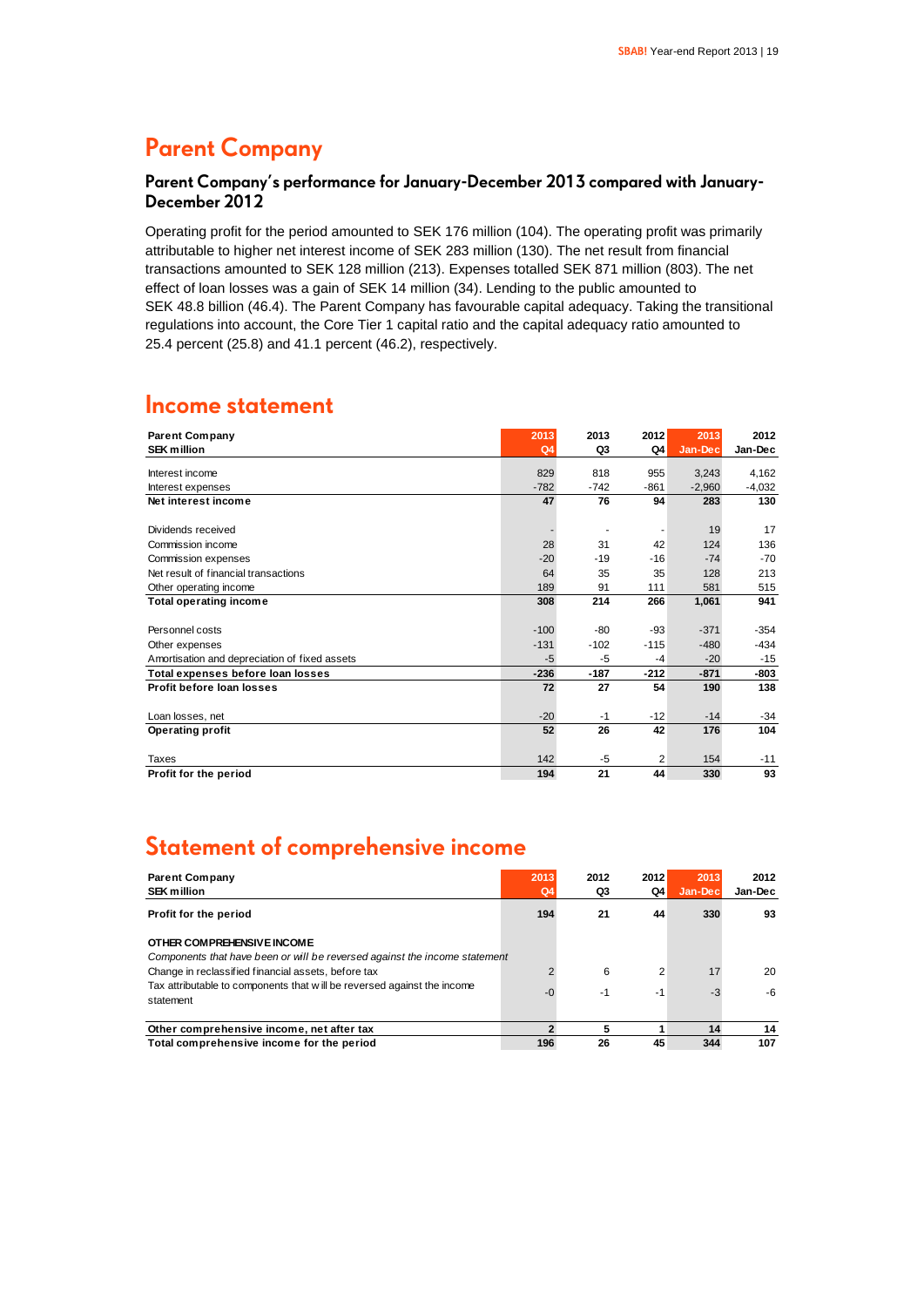### **Balance sheet**

| <b>Parent Company</b>                                             |              |            |
|-------------------------------------------------------------------|--------------|------------|
| <b>SEK million</b>                                                | 31/12/2013   | 31/12/2012 |
| <b>ASSETS</b>                                                     |              |            |
| Cash and balances at central banks                                | $\mathbf{0}$ | 0          |
| Chargeable treasury bills and other eligible bills                | 8,183        | 12.860     |
| Lending to credit institutions (Note 11)                          | 49,183       | 48,435     |
| Lending to the public                                             | 48,758       | 46,360     |
| Change in value of interest-rate-hedged items in portfolio hedges | 1            |            |
| Bonds and other interest-bearing securities                       | 38,736       | 31,452     |
| Derivative instruments                                            | 4,981        | 11,499     |
| Shares and participations                                         | 217          | 150        |
| Shares and participations in joint ventures                       | 113          | 830        |
| Shares and participations in Group companies                      | 10,300       | 9.600      |
| Intangible fixed assets                                           | 14           | 14         |
| Tangible fixed assets                                             | 37           | 33         |
| Other assets                                                      | 477          | 76         |
| Prepaid expenses and accrued income                               | 695          | 719        |
| <b>TOTAL ASSETS</b>                                               | 161,695      | 162,028    |
|                                                                   |              |            |
| <b>LIABILITIES AND EQUITY</b>                                     |              |            |
| Liabilities                                                       |              |            |
| Liabilities to credit institutions                                | 557          | 2,443      |
| Deposits from the public                                          | 45,869       | 27,654     |
| Debt securities in issue                                          | 91,316       | 101,782    |
| Derivative instruments                                            | 7,909        | 13,909     |
| Other liabilities                                                 | 996          | 356        |
| Accrued expenses and prepaid income                               | 848          | 835        |
| Provisions                                                        | 133          | 65         |
| Subordinated debt                                                 | 5,791        | 7,052      |
| <b>Total liabilities</b>                                          | 153,419      | 154,096    |
|                                                                   |              |            |
| Equity                                                            |              |            |
| Share capital                                                     | 1,958        | 1,958      |
| Statutory reserve                                                 | 392          | 392        |
| Fair value reserve                                                | $-23$        | $-37$      |
| Retained earnings                                                 | 5,619        | 5,526      |
| Profit for the period                                             | 330          | 93         |
| Total equity                                                      | 8,276        | 7.932      |
| TOTAL LIABILITIES AND EQUITY                                      | 161,695      | 162,028    |
|                                                                   |              |            |
| <b>Memorandum items</b>                                           |              |            |
| Assets pledged for own liabilities                                | 9            | 2.117      |
| Commitments                                                       | 48,298       | 59,587     |

### **Capital adequacy**

| <b>Parent Company</b>            |            |            |
|----------------------------------|------------|------------|
| <b>SEK million</b>               | 31/12/2013 | 31/12/2012 |
|                                  |            |            |
| Core Tier 1 capital              | 8,268      | 7,920      |
| Tier 1 capital                   | 11,262     | 10,914     |
| <b>Total capital</b>             | 13,368     | 14,179     |
| Without transitional regulations |            |            |
| Risk-w eighted assets            | 23,417     | 26,688     |
| Core Tier 1 capital ratio        | 35.3%      | 29.7%      |
| Tier 1 capital ratio             | 48.1%      | 40.9%      |
| Capital adequacy ratio           | 57.1%      | 53.1%      |
| Capital quotient                 | 7.14       | 6.64       |
| With transitional regulations    |            |            |
| Risk-w eighted assets            | 32,507     | 30,719     |
| Core Tier 1 capital ratio        | 25.4%      | 25.8%      |
| Tier 1 capital ratio             | 34.6%      | 35.5%      |
| Capital adequacy ratio           | 41.1%      | 46.2%      |
| Capital quotient                 | 5.14       | 5.77       |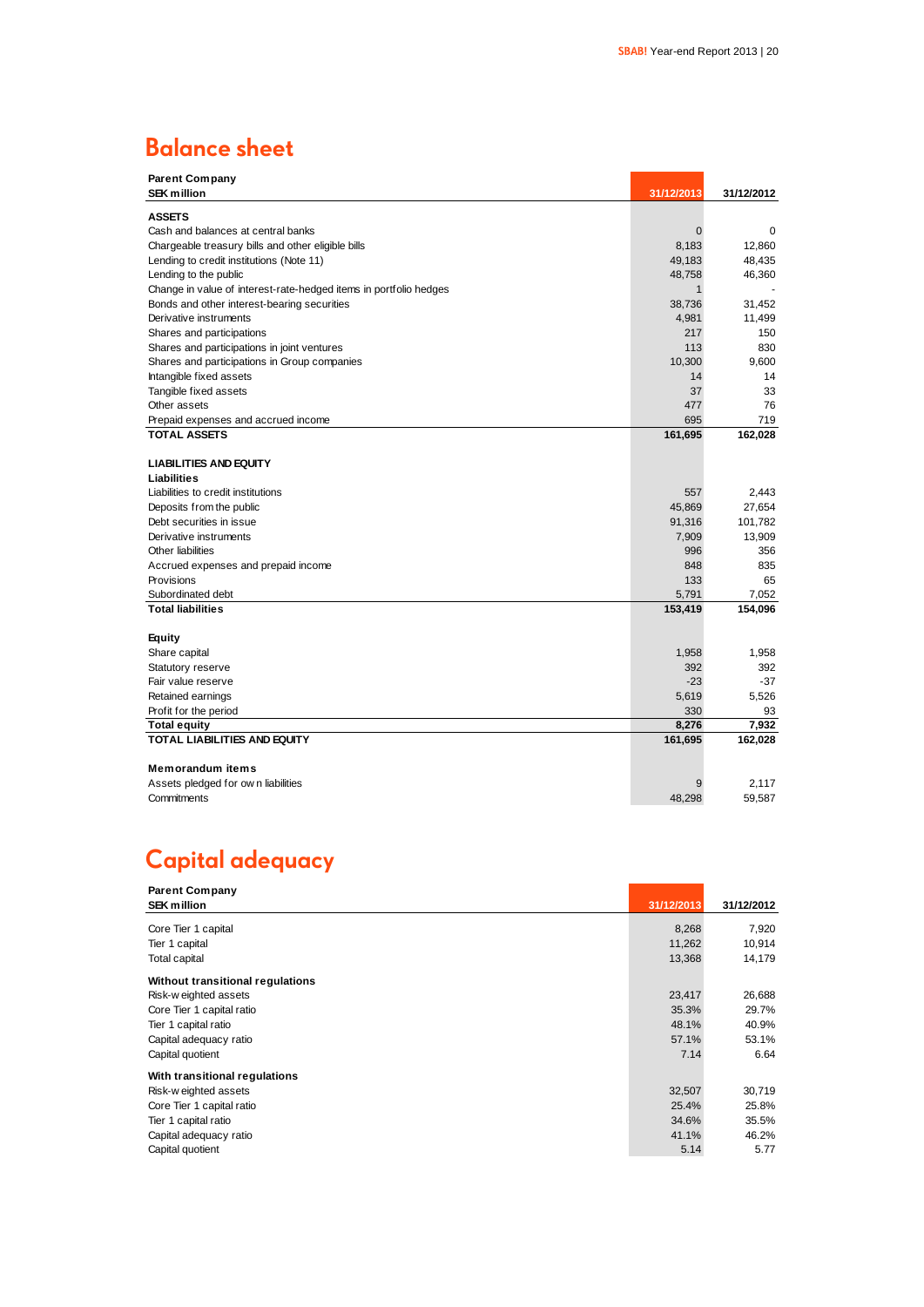### **Note 11 Lending to credit institutions**

Of the Parent Company's lending to credit institutions, SEK 40,115 million relates to a receivable from the wholly owned subsidiary AB Sveriges Säkerställda Obligationer (publ) (Swedish Covered Bond Corporation, SCBC), compared with SEK 39,602 million at the end of 2012. This receivable is subordinated in the event of bankruptcy or liquidation, which means that payment is received only after other creditors of the subsidiary have been paid.